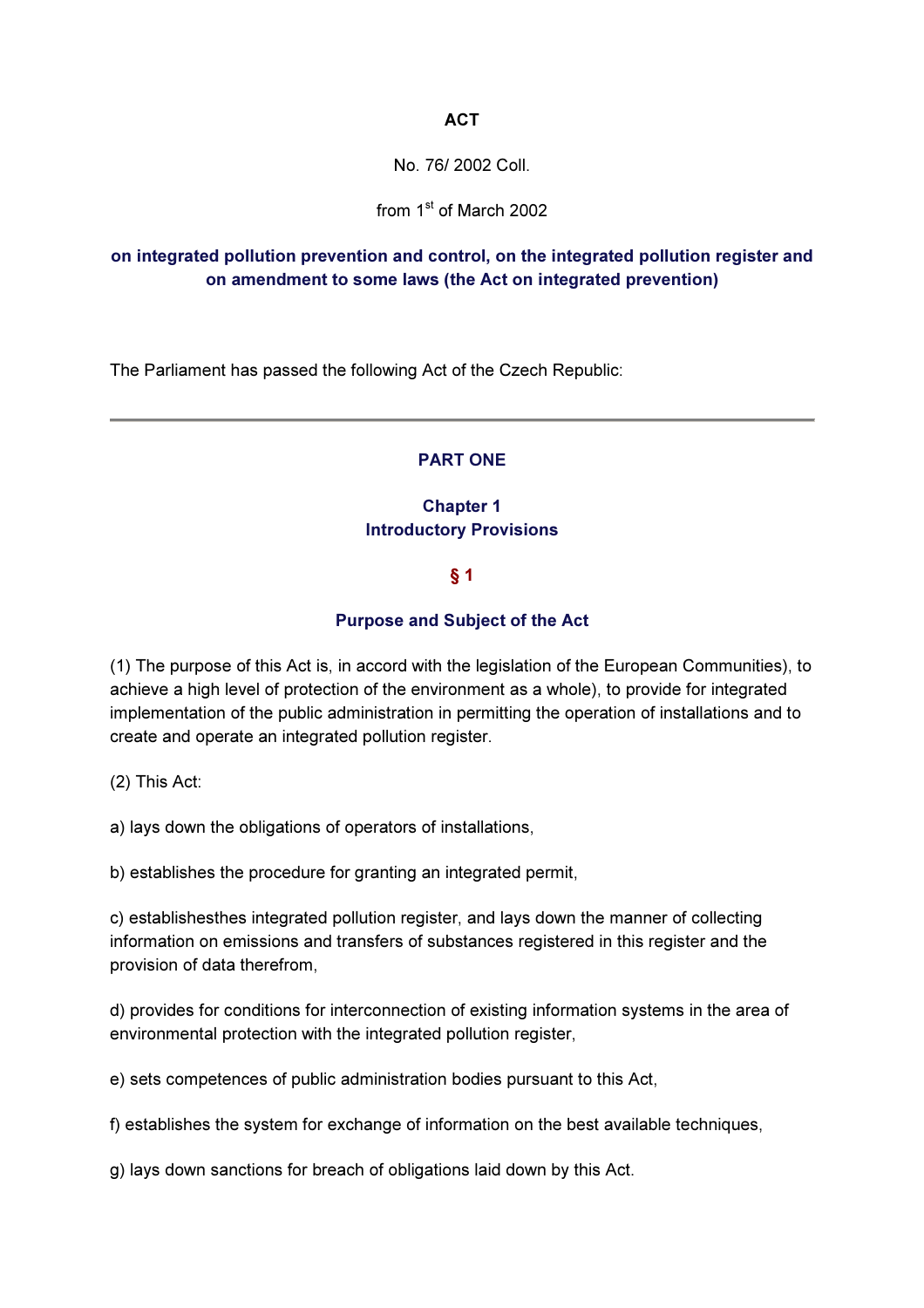(3) This Act shall not apply to

a) pollution caused by the entrance of radioactive substances) into the environment,

b) the discharge of radioactive substances into the environment and emission limits laid down for these substances pursuant to the special regulations3),

c) the use of genetically modified organisms pursuant to the special regulation).

### § 2

### Basic Definitions

For the purposes of this Act:

a) an installation means a technical and technological unit referred to in Annex No. 1 of this Act or a set of related technical and technological units located in a single operation, if at least one such unit is referred to in Annex No. 1 and if this is not a unit employed for research, development and testing of new products and processes; an installation shall also include other technical and technological units or a their set not listed in Annex No. 1 to this Act, if the operator of the installation applies for granting an integrated permit therefor,

b) pollution means the direct or indirect introduction, as a result of human activity, of substances, vibrations, noise, heat or some other form of non-ionizing radiation into the air, water or soil, which may be harmful to the health of humans or animals or can adversely affect the quality of the environment, or can lead to damage to material property or can impair or prevent utilization of environmental values protected by the special regulations),

c) emission means the release of substances, vibrations, noise, heat or other forms of nonionizing radiation from an installation into the environment,

d) emission limit means the highest permissible amount of a pollutant, vibrations, noise, heat or other forms of non-ionizing radiation that may be released into the environment from an installation, if this causes pollution, expressed in terms of:

mass or volume concentrations,

mass flows of the pollutants per time unit,

mass amounts of the pollutants related to a unit of production, or

specific parameters, such as the level of acoustic output,

e) transfer means the flow of a substance intended for storage, treatment or utilization,

f) the best available techniques mean the most effective and advanced stage of development of the applied technologies and their means of operation, that have been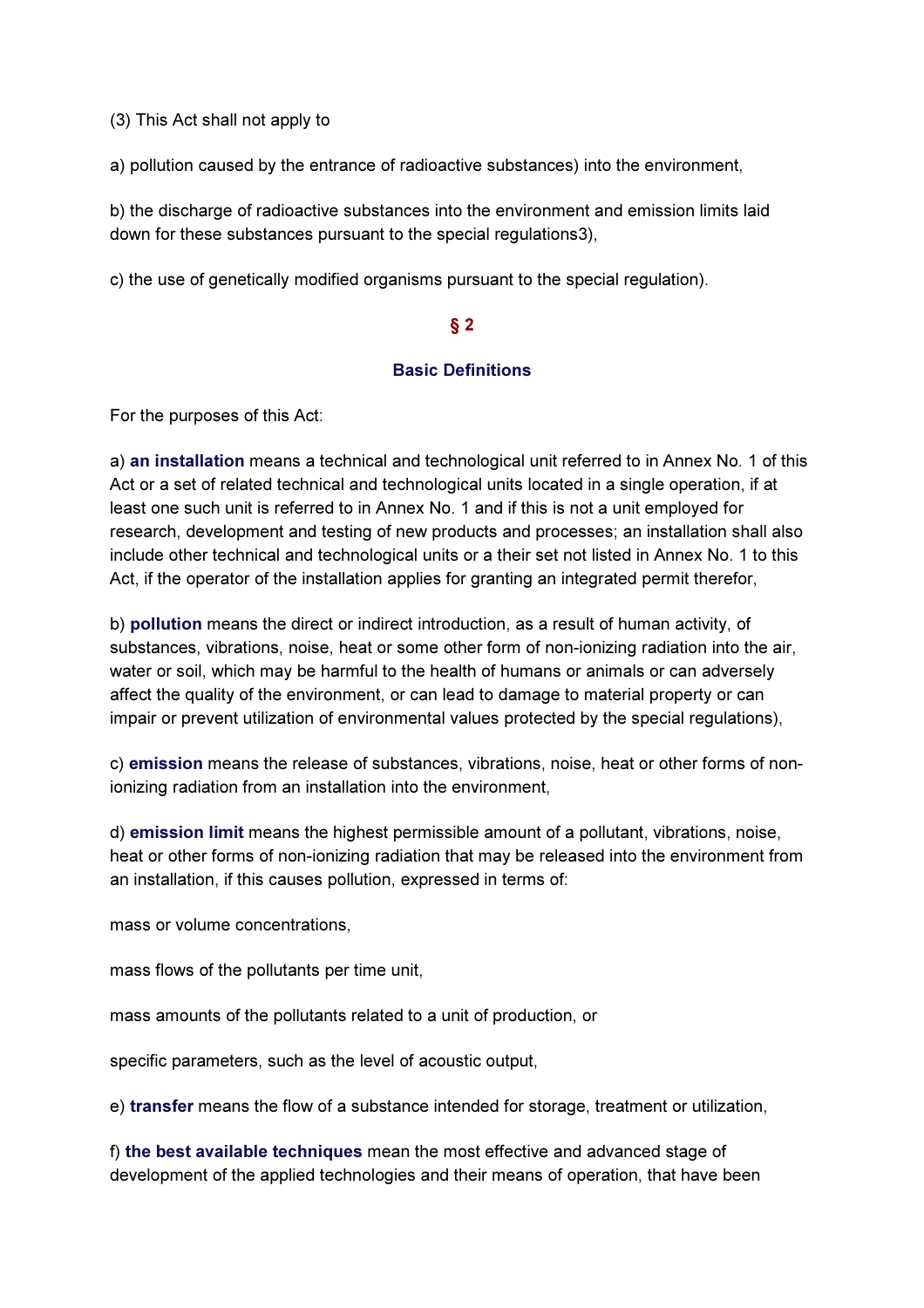developed on a scale which allows their introduction in the relevant branch of the economic sector, under economically and technically acceptable conditions taking into consideration the costs and benefits, that are available to the operator of an installation under reasonable conditions and that are simultaneously most effective in attaining a high level of protection of the environment as a whole,

g) the environmental quality standard means the set of requirements laid down on the basis of the special regulations5), which must be fulfilled by the environment at the given time and place,

h) an integrated permit means a decision laying down conditions for operation of an installation, including performance of activities directly connected with operation of the installation at the given place, and which is issued in place of decisions, standpoints, statements and consents issued pursuant to the special regulations in the area of the environment, protection of the public health and in the area of agriculture, if so allowed by these regulations),

i) the integrated pollution register means a database of data on selected substances, the transfers thereof and emissions thereof,

j) a change in an installation means a change in the use, in the manner of operation or extending of an installation, that can have an impact on human health or the environment,

k) the operator of an installation means a legal person or natural person who operates an installation or a person who is applying for issuing a land-use decision or construction permit, or some other similar permit pursuant to the special regulations ),

l) the user of a registered substance means the operator of the installation, as well as another legal person or natural person who operates a technical or technological unit, in which a substance registered in the integrated pollution register is processed or produced.

# Chapter II

### Integrated Decision-Making

### Procedure on Granting an Integrated Permit

### § 3

#### Application for Granting an Integrated Permit

(1) An application for granting an integrated permit (hereinafter an "application") shall be submitted by the operator of an installation in both printed and electronic form to the administrative authority that is locally competent to grant an integrated permit (hereinafter the "Authority"). A procedure on granting an integrated permit shall be commenced on the day on which the application was delivered to the Authority in printed form.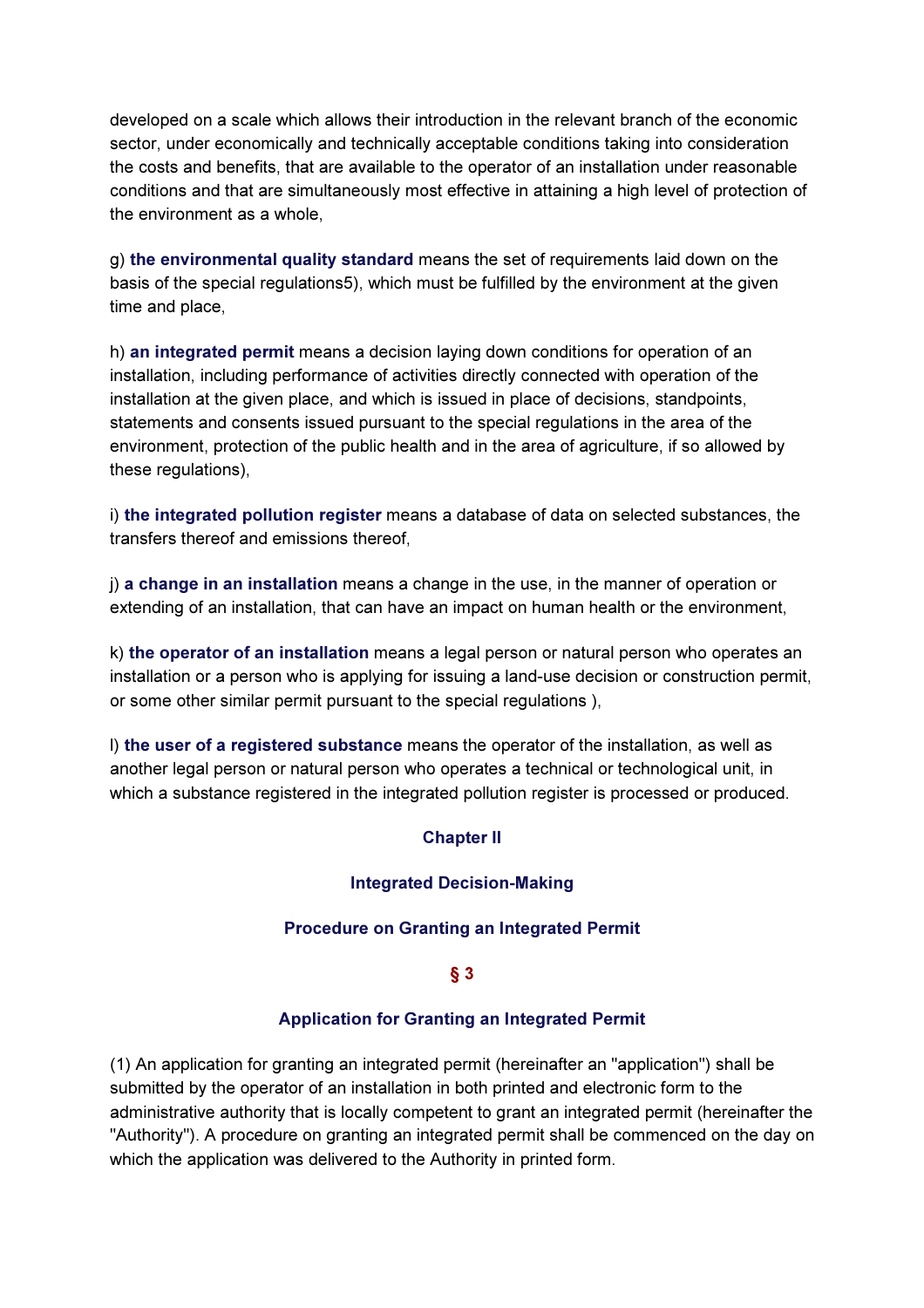(2) Within 20 days of the date of obtaining the application, the Authority shall verify all prescribed requisites (§ 4). If the Authority does not request the operator of the installation to supplement the application, it shall hold that the application contains all the prescribed requisites.

(3) If the application does not contain all the prescribed requisites (§ 4), the Authority shall request the operator of the installation to supply the requisites lacking in the application within a suitable deadline, which shall not exceed 4 months, and shall suspend the procedure on granting the integrated permit until all the requisites lacking in the application are supplemented.

(4) If the application is not supplemented within the deadline laid down pursuant to paragraph 3 above, the Authority shall stop the procedure on granting the integrated permit.

### § 4

### Content of the Application

(1) The application must contain:

a) the company or name and surname or designation, or name and surname, registered office or place of business, identification number, if assigned and, for the operator of an installation listed in the Commercial Register or other records, also an excerpt from the Commercial Register or other records, if the operator of the installation is a legal person or natural person who is a business person,

b) the name and surname, citizen's identity card number and, if this has not been issued, the number of a document replacing this document, and the permanent address if the operator of the installation is a natural person, who is not a business person,

c) a description of the installation and the activities connected therewith, identification data on the location of the installation (municipality, cadastral territory, lot number or designation of the constructure), or the category of the installation, if this is given in Annex No. 1 to this Act,

d) a brief summary of information set forth in (a) to (c) and (e) to (l) in a generally comprehensible manner,

e) a description of raw and auxiliary materials, other substances and energy used or produced in the installation,

f) a list and description of sources of emissions and other effects of the installation, their properties, impacts on the environment and the expected amount of emissions into the individual media of the environment,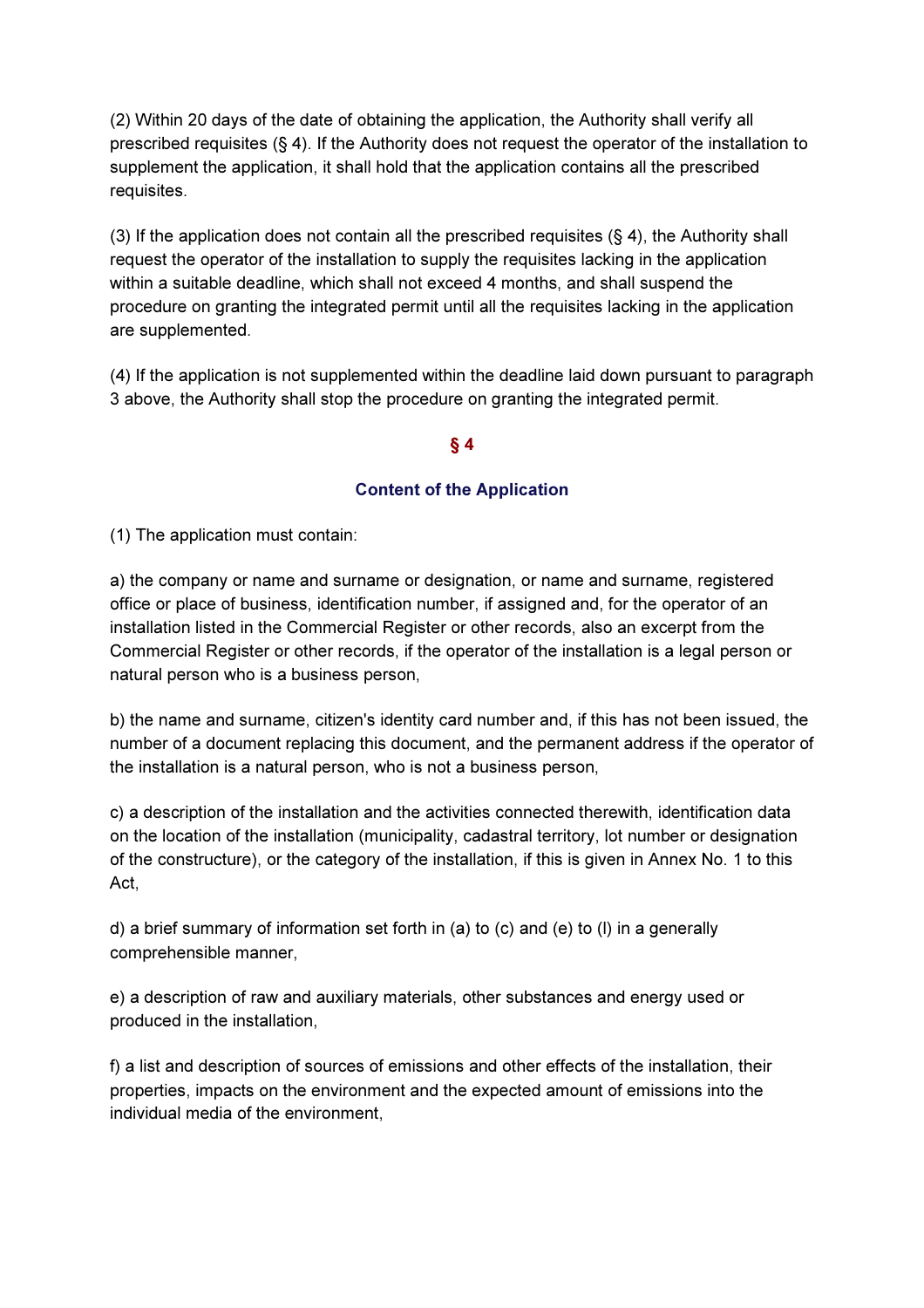g) the characteristics of the state of the territory (in particular a description of the existing imission conditions), where the installation is or will be located, including delimiting of basic conflicts in the territory,

h) a description of the technology and other techniques to prevent the production of emissions and, where this is not possible, to reduce emissions polluting the environment,

i) a description of current or proposed measures to prevent the production of waste, to treat or to utilize waste produced by the installation,

j) a description of current or proposed measures for measuring and monitoring emissions discharged into the environment,

k) comparison of existing or proposed installations with the best available techniques,

l) a description of other planned measures to ensure compliance with obligations of a preventative nature, such as efficient use of energy, prevention of accidents) and reducing their potential consequences, where possible, elimination of the risk of potential environmental pollution and endangering of the health of humans arising from the installation after cessation of its activities to the greatest possible degree, and/or proposals of for waste management plans and emergency plans for prevention of significant accidents or such plans that have already been approved, if as appropriate, in case of  $\ddot{f}$  an installation set forth in Annex No. 1 to this Act or if it is  $\frac{1}{2}$  if so required for the installation by the special regulations),

m) a proposal for the binding conditions of operation of the installation (§13),

n) decisions, standpoints, statements and consents issued pursuant to the special regulations), and documentation therefor, if they can replace information set forth in this paragraph,

o) documentation required for issuing decisions, standpoints, statements and consents pursuant to the special regulations6) which the integrated permit is to replace, if these are not contained under the requisites set forth under (a) to (n) above.

(2) The Authority and the relevant administrative authorities shall be obliged to provide the operator of an installation, on written request therefrom, with the available information on the state of the environment in the territory affected by operation of the installation.

(3) An implementing regulation shall lay down the application form , the extent and means of filling-out thereof.

§ 5

### Expert Support of the Execution of Public Administration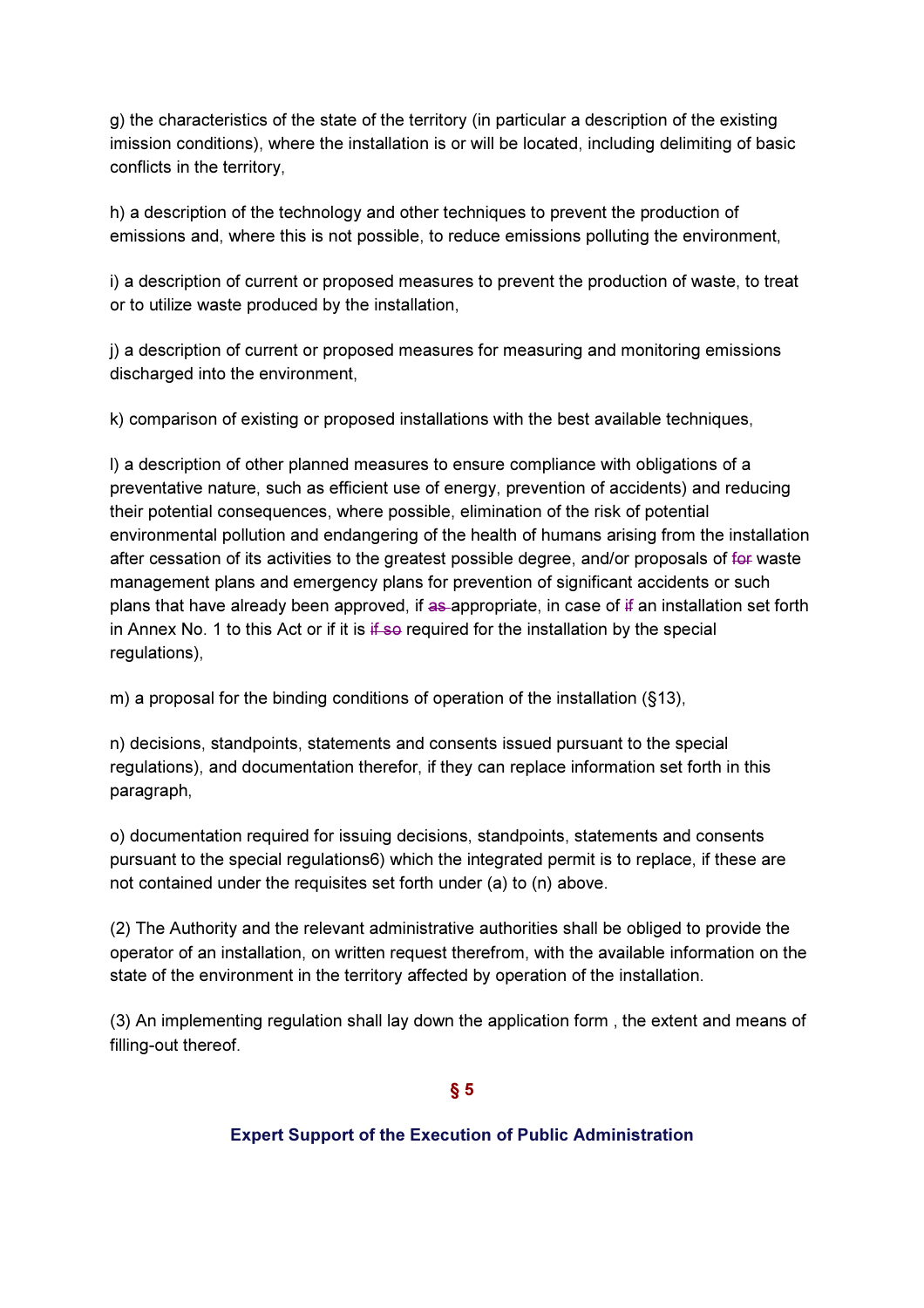The Ministry of the Environment ensures expert support for execution of the public administration in the area of integrated prevention throughout one of its institute which is directly governed by MoE (hereand after "agency"). The Ministry of the Environment at the same time extends the main activity of this institute in the establishing document in accordance with the first sentence and extends its organizational structure by adding a department of integrated prevention. The Agency is considered to be an authorized person according to §6.

### § 6

### Authorised person

For the purposes of this Act the authorization means an authorization of a legal person by the Ministry of the Environment for providing the expert opinion according to § 11 of this Act. This will be done through registering in the List of authorized persons according to paragraph 2.

The Ministry of the Environment in agreement with the Ministry of Industry and Trade or with the Ministry of Agriculture according to their specific competencies shall register the authorization person in the List of authorized persons with the specification of the expert's field. The registration is made upon the approval of the expert knowledge according to paragraph 3 (hereinafter "authorized person"). The Ministry of the Environment publishes the List of authorized persons on the portal of public administration. The authorized person cannot legally claim the registration in the List of authorized persons.

The expert authorization of a legal person according to paragraph 1 has to be proved by support documents, which cover:

sufficient expert level,

sufficient technical, administrative and organizational background,

the required number of employees with expert experience, with related university education, knowledge and competencies.

The authorized person has the duty to provide the registered activity in such a way that no conflict of interest arises. The authorized person must not provide statements according to § 11 in cases of: an installation, which the authorized person operates, or which is operated by a person under its control, or a person who is controling the authorised person, or in case of the instalation for which the authorized person co-operated on the application preparation.

The Ministry of the Environment deletes the authorized person from the List of authorized persons always in cases that the legal person

cease,

lose the expert authorization according to paragraph 3, or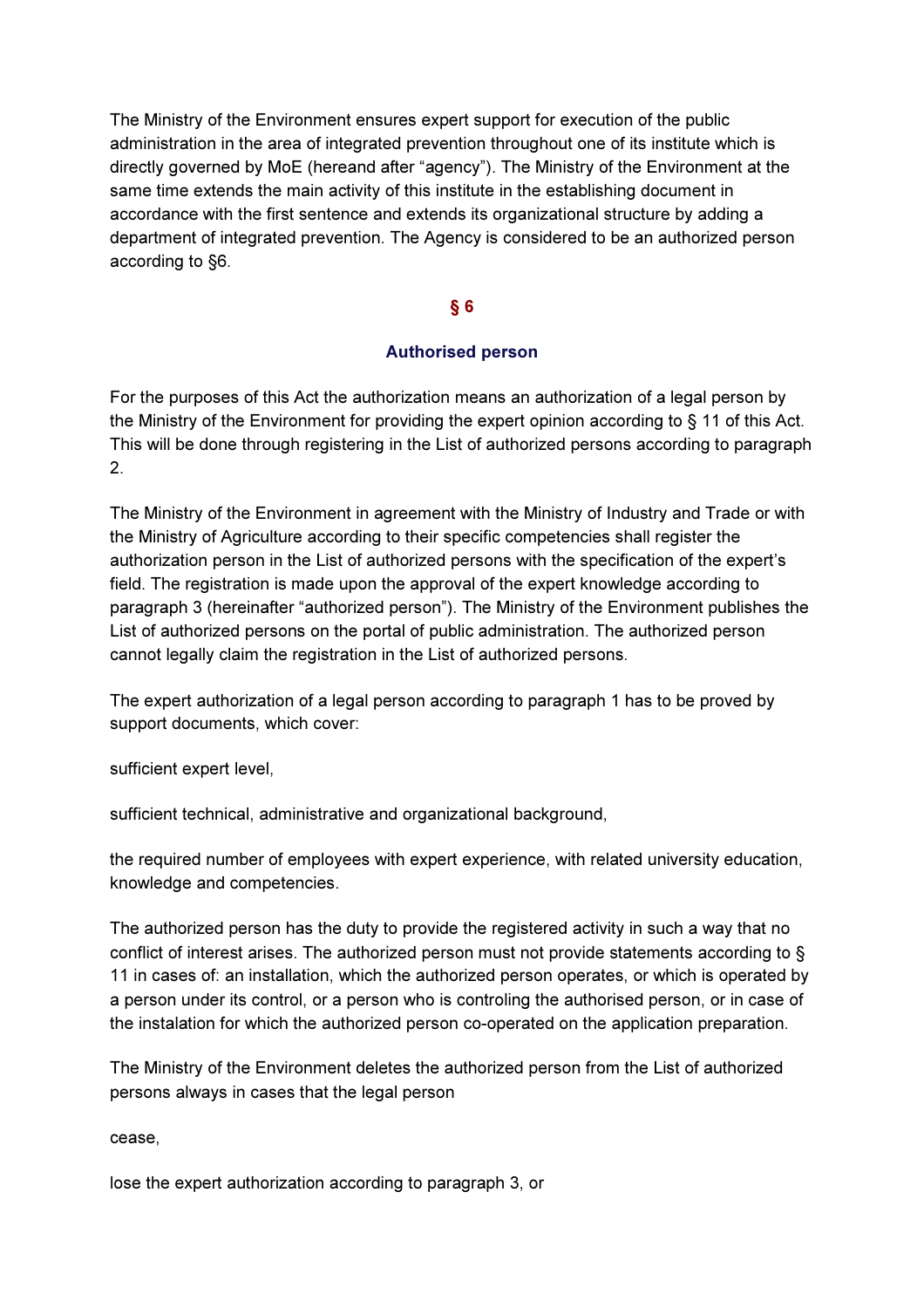break repeatedly or in a significant way the duty stated in paragraph 4.

# § 7

# Participants in the Procedure

(1) The participants in a procedure to issue an integrated permit shall always include:

a) the operator of the installation,

b) the municipality, in whose territory the installation is or is to be located,

c) the region, in whose territory the installation is or is to be located,

d) civic associations, public benefit societies, federations of employers or chambers of commerce, whose sphere of business consists in enforcing and protecting professional interests or public interests pursuant to the special regulations), and also municipalities or regions in the territory of which this installation may affect the environment, if these participants applied in writing to the authority competent to grant the integrated permit within 30 days of the date of disclosing information from the application to the public pursuant to § 8.

(2) A person who would be a participant in the procedure pursuant to the special regulations6) shall also be a participant in the procedure if his (her) position is not already defined in paragraph 1 above.

# § 8

### Forwarding the Application and Disclosure to the Public

1) Within 7 days ofthe date of receiving an application containing all the prescribed requisites and within the same deadline after the date of supplementing of an incomplete application with all the prescribed requisites, the Authority shall send the application for evaluation to

a) the participants in the procedure, except the operator of the installation who submitted the application,

b) the relevant administrative authorities exercising competence pursuant to the special regulations6) and whose administrative acts are replaced by granting of the integrated permit,

c) the Authorized person,

d) a country whose environment could be significantly detrimentally affected by operation of the installation (hereinafter an "affected state").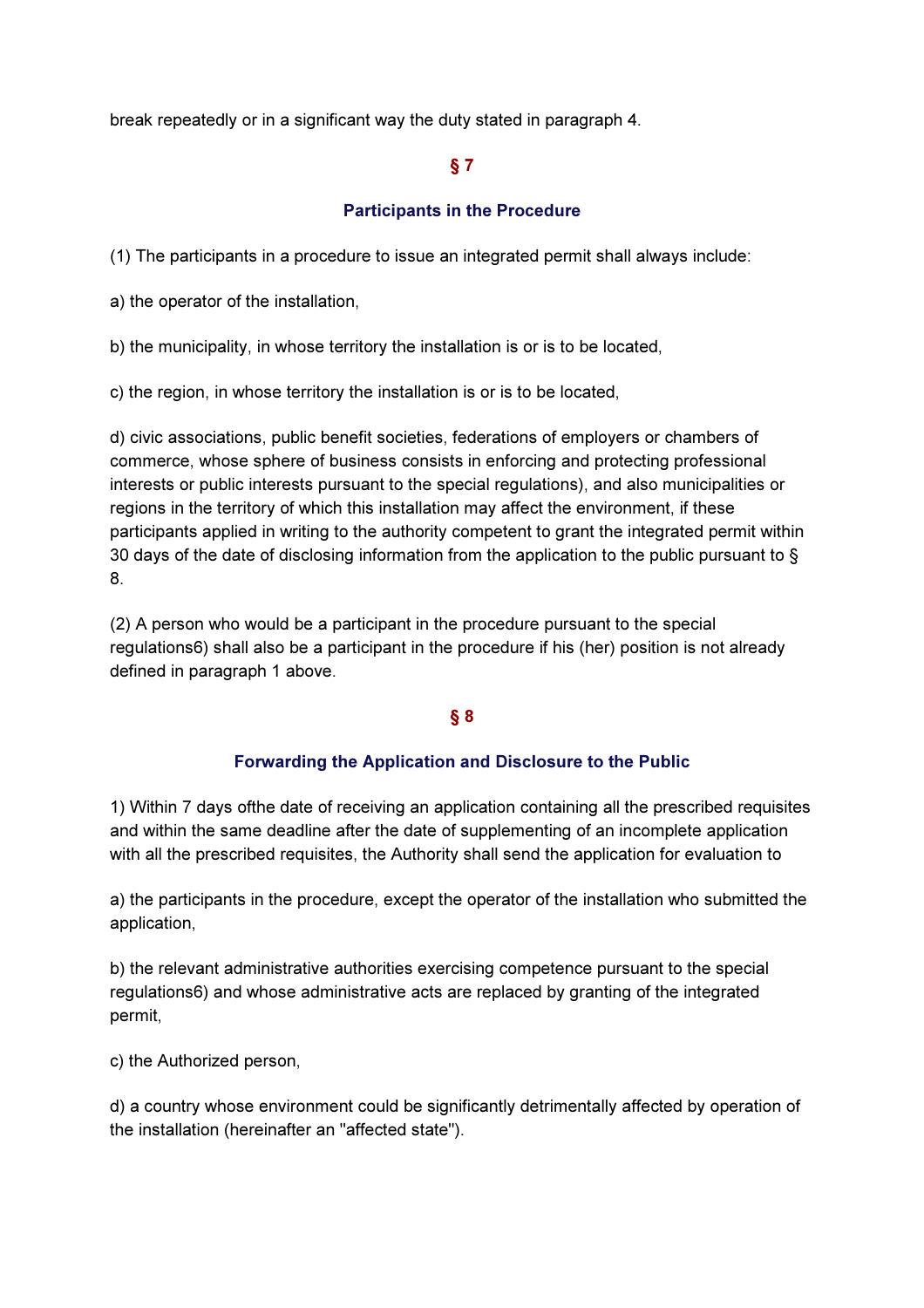(2) Simultaneously, within the deadline pursuant to paragraph 1 above, the Authority shall disclose the application to the public on the portal of the public administration). It shall provide for disclosure of a brief summary of the information pursuant to §4 (d) and information on when and where the application may be perused, and excerpts, written copies or photocopies may be made therefrom, on its official notice board and on the official notice board of the municipality in whose territory the installation is or is to be located. The Authority and the municipality shall display this information on their official notice boards for a period of 30 days. Within this period of time, any person may send the Authority his(her) opinion on the application. In cases of doubt, the date of commencement of public disclosure shall be the date on which the Authority disclosed the application on the portal of the public information16).

(3) In cooperation with the Ministry of Foreign Affairs, the Authority shall also provide the application to the affected state for public disclosure, where it shall proceed in accord with international agreements binding the Czech Republic.

(4) The Authority shall be obliged to ensure protection of business secrets, personal information and other information protected pursuant to the special regulations), if this information is designated as protected in the application. Information pursuant to  $\S 4$  (1) (a), (b), (c), (d), (f) and (m) may not be so designated.

#### § 9

# Statements of the Relevant Administrative Authorities and Participants in the Procedure

(1) At the latest within 30 days of obtaining the application, the relevant administrative authority shall send to the Authority its statement, which must contain in particular an evaluation of the proposal for binding conditions for operation of the installation and/or a proposal for further binding conditions, as appropriate, that it proposes be included in the integrated permit.

(2) Statements of the relevant administrative authorities sent to the Authority shall not be administrative decisions.

(3) Participants in the procedure may send to the Authority their statements within the deadline set forth in paragraph 1 above.

(4) The Authority shall be obliged to send a statement pursuant to paragraphs 1 and 3 above, that have been sent to the Authority within the deadline set forth in paragraph 1 above, to the Agency at the latest within 5 days of the date of receipt thereof.

(5) The Authority shall not take into consideration statements pursuant to paragraph 1 above sent after the expiry of the deadline set forth in paragraph 1 above.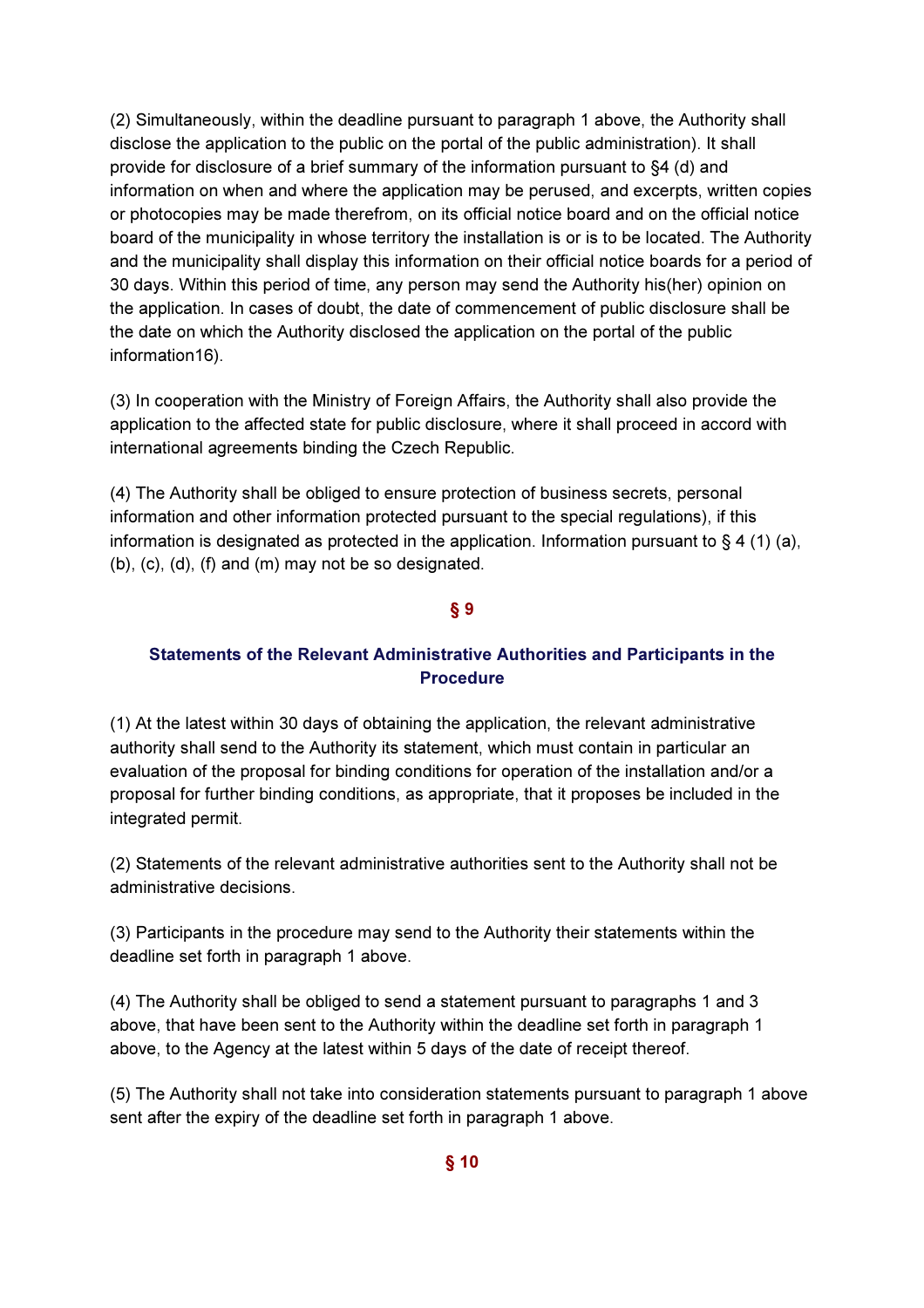### Statement of an Affected State

If an affected state requests deliberation on its statement on a submitted application, the Authority shall proceed in cooperation with the Ministry of Foreign Affairs and in accord with international agreements binding the Czech Republic. The deadlines for granting an integrated permit laid down in this Act shall be prolonged by the period of deliberation of the application with an affected state.

# § 11

### Participation of the Authorized person

Should there be prepared the espert statement on application by other Authorised person then the Agency, the Authority shall provide on a contractual basis, that the authorized person follows the procedure and periods given in paragraph 2 and 3 below.

The Agency shall be obliged to prepare a draft statement on the entire content of the application and on the statements of the relevant administrative bodies and participants in the procedure. Further, in preparing the draft statement, the Agency shall take into consideration the statements of the public and of an affected state, if it has received them from the Authority. The Agency shall be obliged to promptly inform the operator of the installation of a prepared draft statement and to discuss this draft statement with him (her), if the operator of the installation expresses interest therein within 5 days of being informed thereof, and to prepare its statement on the basis of the results of this deliberation.

(3) The Agency shall send its statement prepared pursuant to paragraph 2 above to the Authority in both electronic and printed forms within 75days of the day on which it obtained the application.

(4) After receiving the statement of the Agency, the Authority shall disclose it for a period of 30 days on its official notice board and on the public administration portal16).

### § 12

# Oral Discussion of the Application

Within 5 days of the date of obtaining the statement of the Authorized person , the Authority shall arrange for an oral discussion to deliberate the application. In addition to the participants in the procedure, it shall also invite the Authorized person and the relevant administrative authorities to the oral discussion.

# § 13

# Decision on the Application

(1) The Authority shall make a decision on the application of the operator of an installation for granting of an integrated permit within 45 days of the date of obtaining the statement of the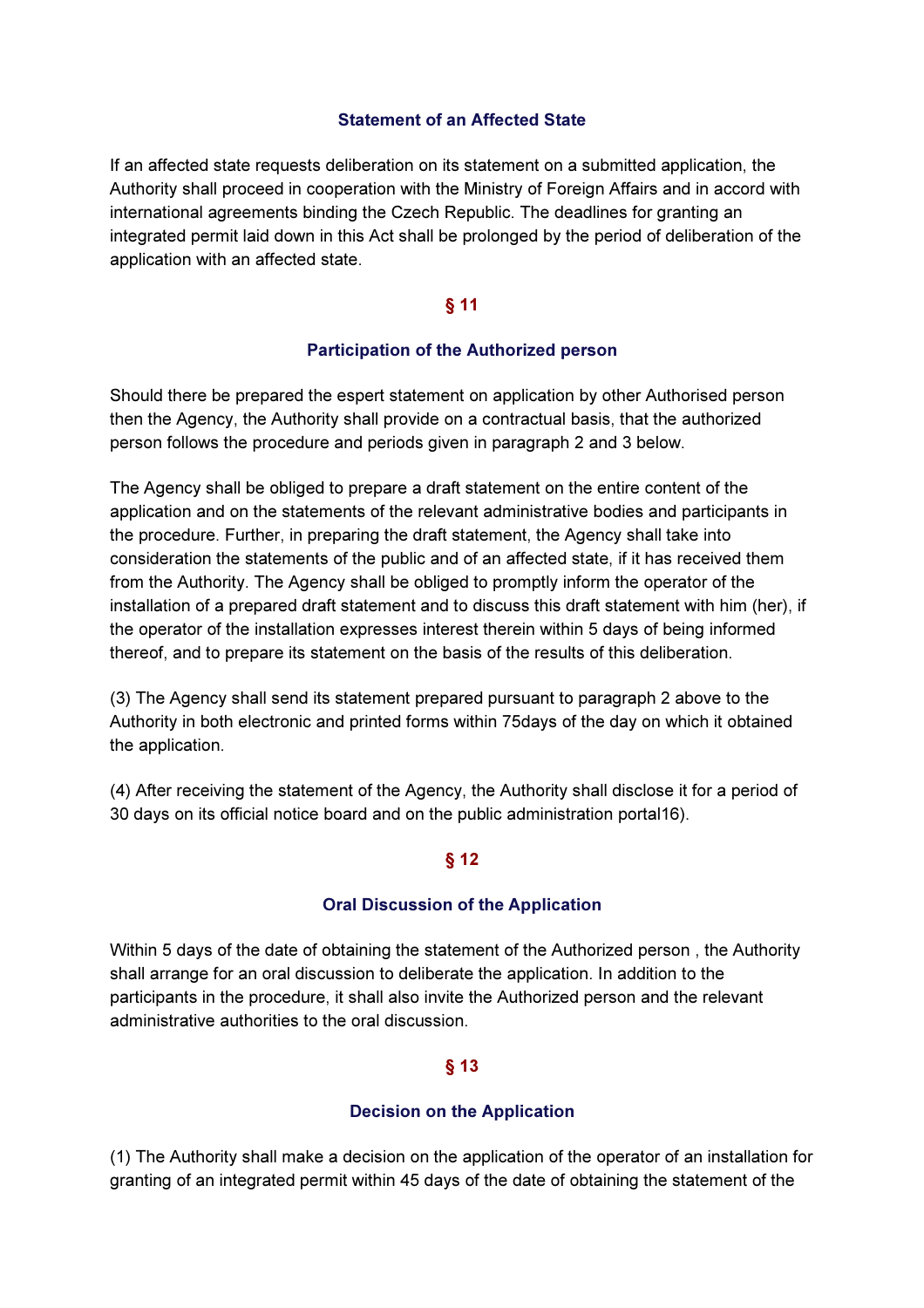Authorized person . In more complex cases, the appeal authority (the authority competent to decide on an appeal) shall prolong this deadline by 45 days.

(2) If the Authority discovers after discussing an application pursuant to § 12 that the intention of the operator of the installation set forth in his (her) application does not meet the requirements of this Act and the special regulations6), or that the binding conditions proposed for operation of the installation cannot be met for technical reasons, it shall reject the application for granting an integrated permit.

(3) If there are no reasons for rejecting the application pursuant to paragraph 2 above, the Authority shall grant an integrated permit on the basis of the results of the deliberation of the application; in addition to the general requisites laid down by the Code of Administrative Procedure, the permit shall contain:

a) the company˘s name or designation or name and surname, registered office or place of business, identification number, if assigned, if the operator of the installation is a legal person or natural person who is a business person,

b) the name and surname, citizen's identity card number and, if this has not been issued, the number of a document replacing this document, and the permanent address, if the operator of the installation is a natural person, who is not a business person,

c) a description of the installation and the activities connected therewith and a description of the location of the installation,

d) conditions for operation of the installation and activities directly connected therewith, and also procedures and measures ensuring fulfilling of these conditions (hereinafter "the binding conditions for operation").

(4) In the binding conditions for operation pursuant to paragraph 3 (d), the Authority shall lay down

a) the emission limits (§ 14),

b) measures to eliminate the risk of potential pollution of the environment and danger to human health arising from the installation after termination of operations, where such a risk or danger to human health could arise,

c) the conditions for ensuring protection of human health and the environment in waste management,

d) the conditions for ensuring protection of human health and protection of the environment, in particular protection of the air, soil, forests, groundwaters and surface waters, nature and the landscape,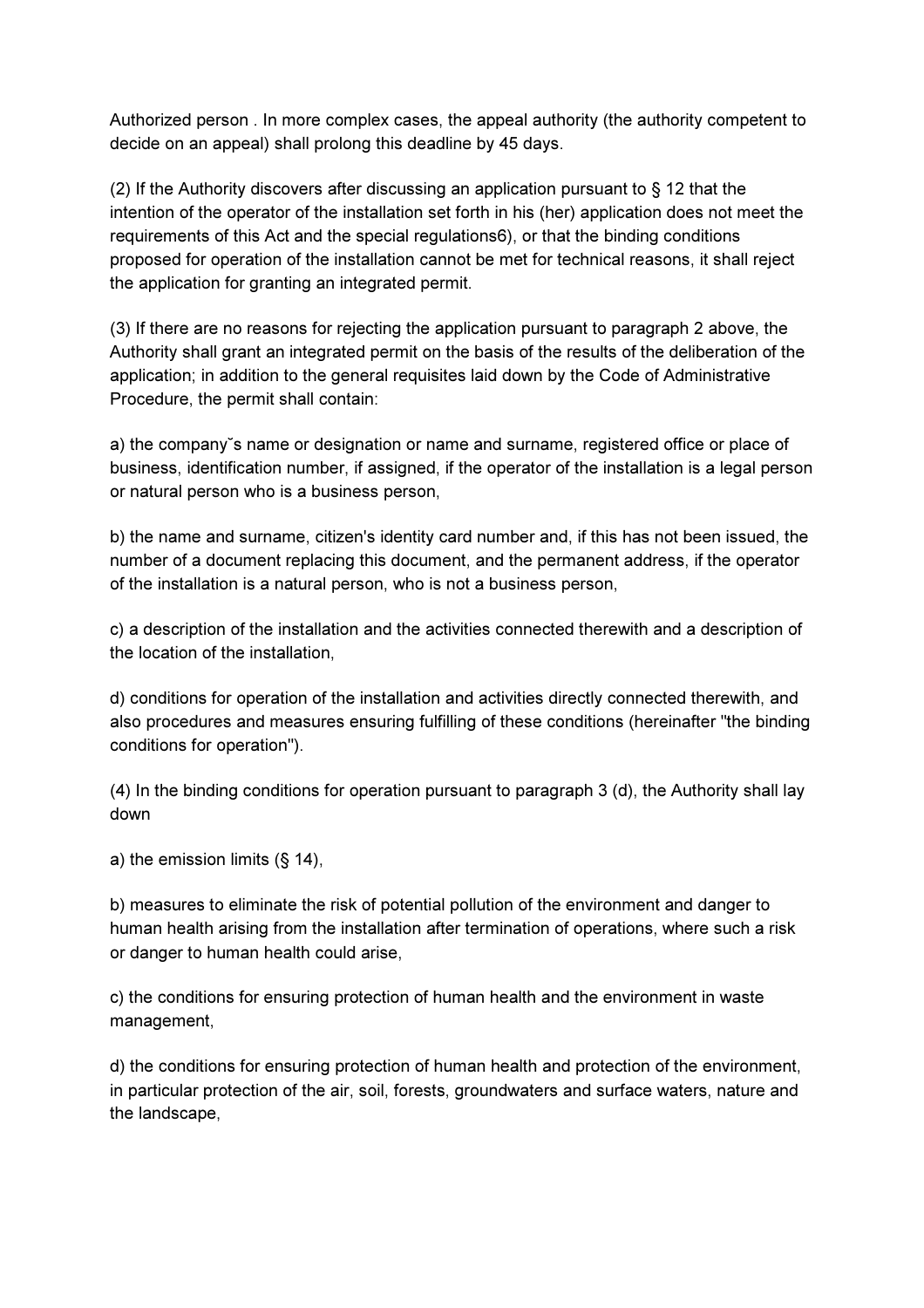e) other special conditions for protection of human health and the environment that the Authority considers essential in relation to local environmental conditions and the technical characteristics of the installation,

f) the conditions for effective use of raw materials and energy,

g) measures to prevent accidents8) and limit any consequences thereof,

h) procedures or measures for operation related to situations differing from the conditions of normal operation (e.g. starting-up of the installation, break-downs in the installation, shortterm suspension and definitive termination of the operations of the installation), in which a risk of danger to the environment or human health could arise,

i) the manner of monitoring emissions and transfers and/or technical measures, as appropriate, including specification of the measuring method, including its frequency, keeping records and monitoring,

j) measures to minimize long-distance relocation of pollution or transboundary pollution and to ensure a high level of protection of the environment as a whole,

k) the procedure for evaluation of compliance with the conditions of the integrated permit, including the obligation to submit to the Authority information to verify compliance with the integrated permit.

(5) Part of the reasoning for the integrated permit shall also consist in dealing with comments on the application contained in the statements submitted pursuant to §8 to 11, in the full extent thereof. The Authority shall be obliged to include in the integrated permit the environmental protection requirements set forth in the standpoint on environmental impact assessment pursuant to the special regulation), if set forth therein, or shall state the reasons in the integrated permit why (s)he did not do so or did so only partly.

(6) Binding conditions of operation imposed by the Authority pursuant to paragraph 4 above must always include the conditions, procedures and measures that would otherwise be laid down on the basis of the special regulations6), according to which decisions, standpoints, statements and consents, that are replaced by the integrated permit, were granted.

(7) The Ministry of the Environment shall send an appeal against a decision on an application for granting an integrated permit, including such decision, to the Ministry of Industry and Trade or the Ministry of Agriculture according to the sphere of competence thereof and the Ministry of Health for evaluation as to whether a misinterpretation has occurred in use of the best available technique in establishing the binding conditions for operation. These central bodies of the state administration shall send their statements within 15 days from the date of obtaining the appeal against the issued decision. In issuing a decision on an appeal, the Ministry of the Environment or Minister of the Environment shall base its (his/her) decisionmaking on these statements.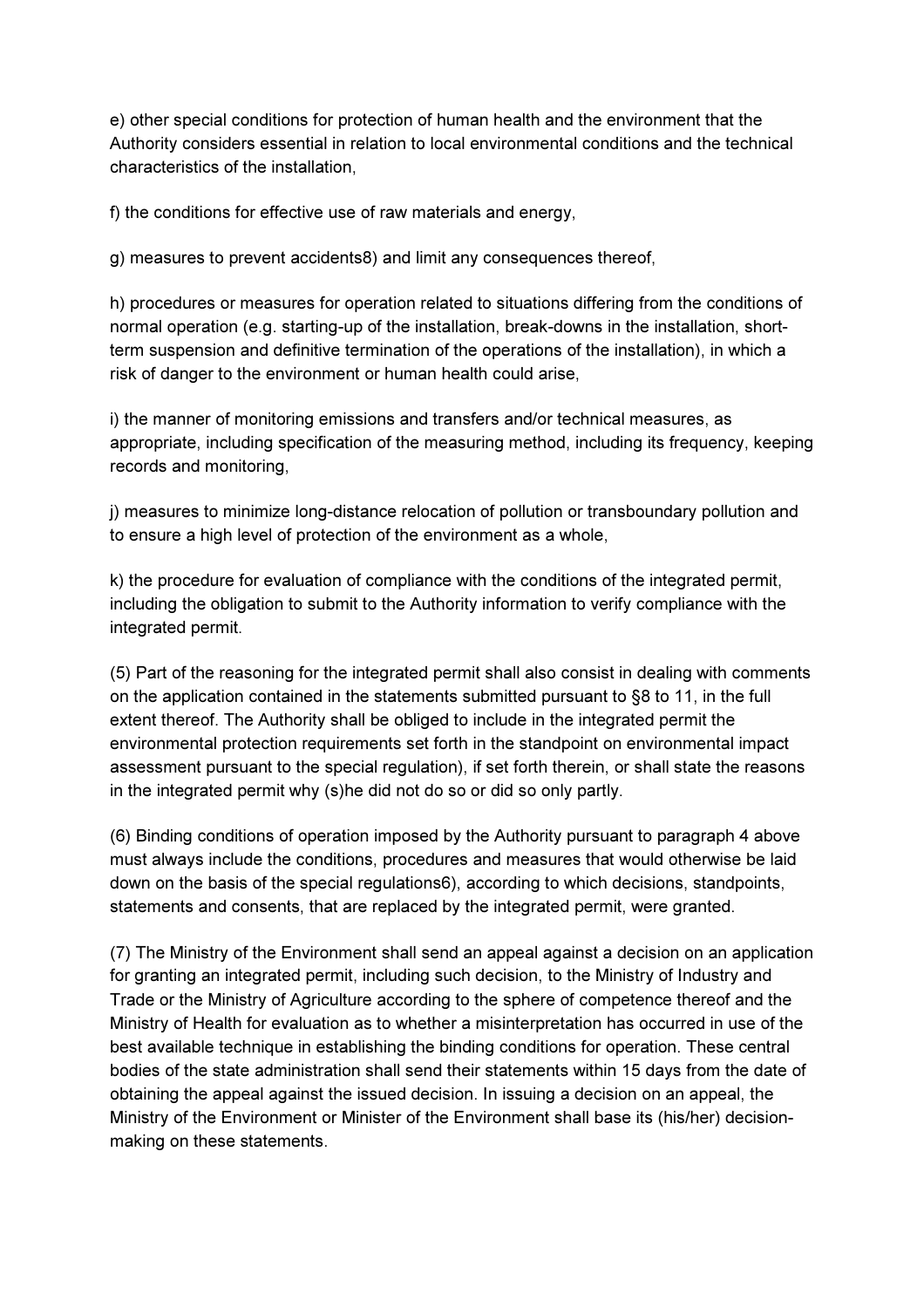(8) The Authority shall disclose a decision pursuant to paragraph 2 or 3 above within 5 days of the date of legal enforcement thereof for a period of 60 days on the portal of the public administration16) and shall disclose on its official notice board information on when and where it is possible to look in to the decision.

(9) The Regions shall be obliged to send such decisions to the Ministry of the Environment within 7 days of the date of legal enforcement of such decisions.

# The Manner of Laying Down Binding Conditions of Operation

### § 14

(1) The Authority shall lay down emission limits for pollutants specified in Annex No. 2 to this Act, if these are emitted from the installation, and other emission limits which are laid down on the basis of other regulations6). The Authority may also lay down emission limits for other groups or categories of pollutants, vibrations, noise, heat or other forms of non-ionizing radiation.

(2) The emission limits for substances, vibrations, noise, heat or other forms of non-ionizing radiation shall normally apply to the place where the emissions leave the installation. In case of discharging waste water into the sewer system, in setting the emission limit for the relevant installation, the Authority may take into account the cleaning effect of the waste water treatment plant under the assumption that an equal level of environmental protection as a whole is ensured2) and that this does not lead to a higher level of environmental pollution.

(3) In setting the binding conditions of operation, in particular the emission limits, the Authority shall base its considerations on the use of the best available technique on the basis of the aspects set forth in Annex No. 3 to this Act, taking into account the technical characteristics of the installation, its location and local environmental conditions, however, without prescribing the use of one specific technique or specific technology. The emission limits thus set must not be less strict than the emission limits that would otherwise be laid down pursuant to the special regulations6).

(4) The Authority may lay down exemptions from the emission limits for a period of a maximum of six months if the operator of the installation plans to carry out measures leading to a decrease of the pollution in this given period (e.g., bringing the installation into operation, short-term interruption or definitive termination of operation of the installation).

# § 15

(1) In the integrated permit, the Authority shall lay down the obligation to implement supplementary conditions to comply with the environmental quality standard for an operator of an installation that cannot reach the environmental quality standard using the best available technique, for example conditions limiting operation of the installation at a certain time during the day.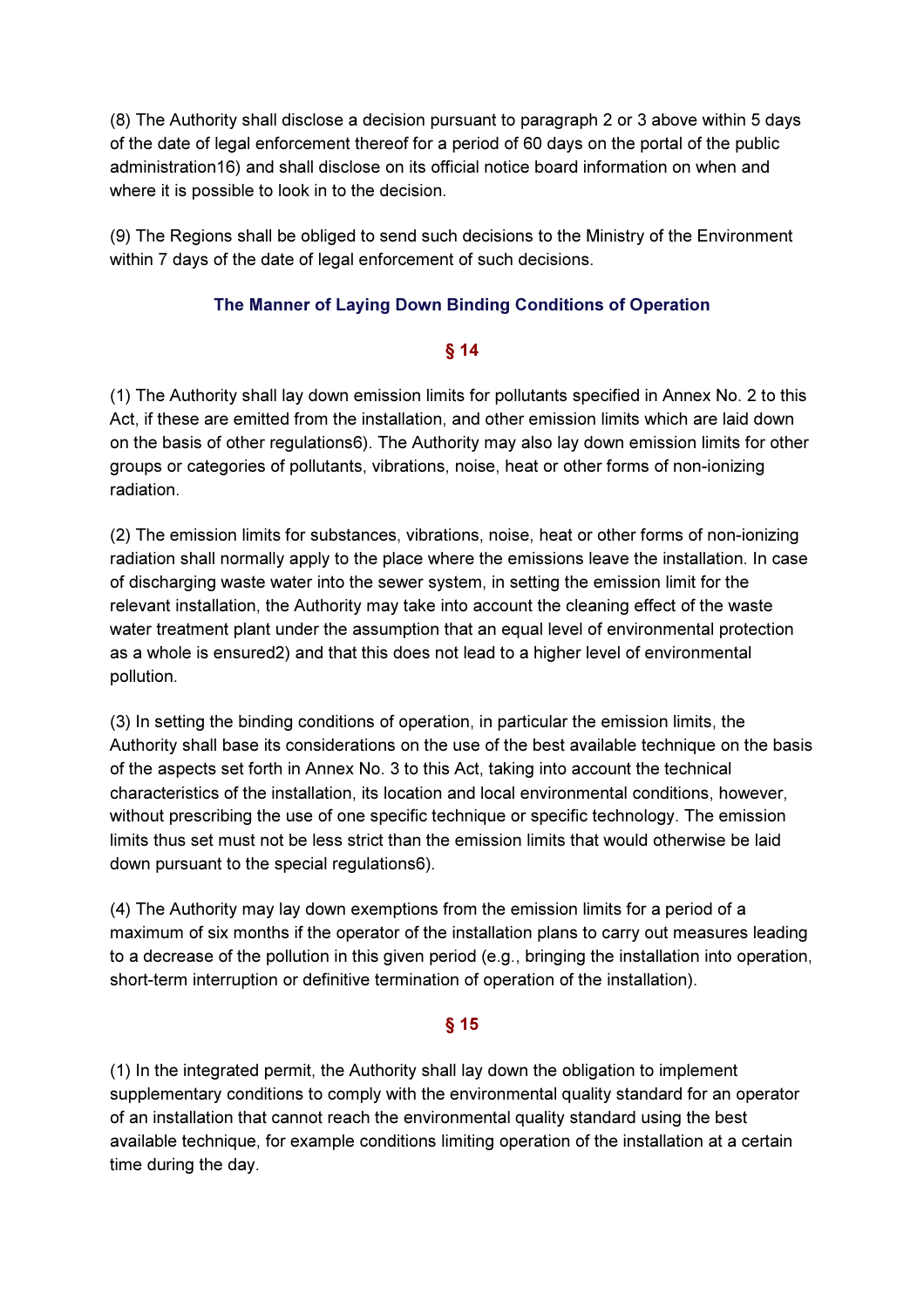(2) If the environmental quality standard is less strict than the requirements that are usually met using the best available technique, the Authority shall lay down the binding conditions for operation in the integrated permit so as to correspond to the potential of use of the best available technique.

(3) If any of the requirements of the environmental quality standard can be met under local conditions only in case of failure to comply with some other requirements of the environmental quality standard, the Authority can take this fact into account in the integrated permit under the assumption that the purpose of this Act pursuant to § 1 will be achieved.

### § 16

# Basic Obligations of the Operator of an installation

(1) The operator of an installation shall be obliged

a) to operate the installation in accord with an integrated permit granted pursuant to this Act,

b) to notify the Authority of a planned change in the installation,

c) to cooperate with the relevant administrative authorities in controlling compliance with the conditions of the integrated permit,

d) to notify the Authority without delay of all unusual situations, accidents at the installation and accidental releases8)of pollutants from the installation into the environment,

e) to keep records of information on compliance with the binding conditions for operation of the integrated permit, in the manner and form laid down in the implementing regulation.

(2) The operator of an installation must not operate the installation without an integrated permit. The provisions of § 42 to 44 shall be in no way prejudiced thereby.

# Transfer, Control, Change and Extinguishment of an Integrated Permit

# § 17

# Transfer of an Integrated Permit

The rights and obligations following from an integrated permit shall pass to the legal successor of the operator of the installation and shall be binding therefor. The legal successor shall be obliged to report transfer of the integrated permit to the Authority within 10 days of the transfer or passing of rights and obligations pursuant to the special regulation17).

### § 18

### **Control**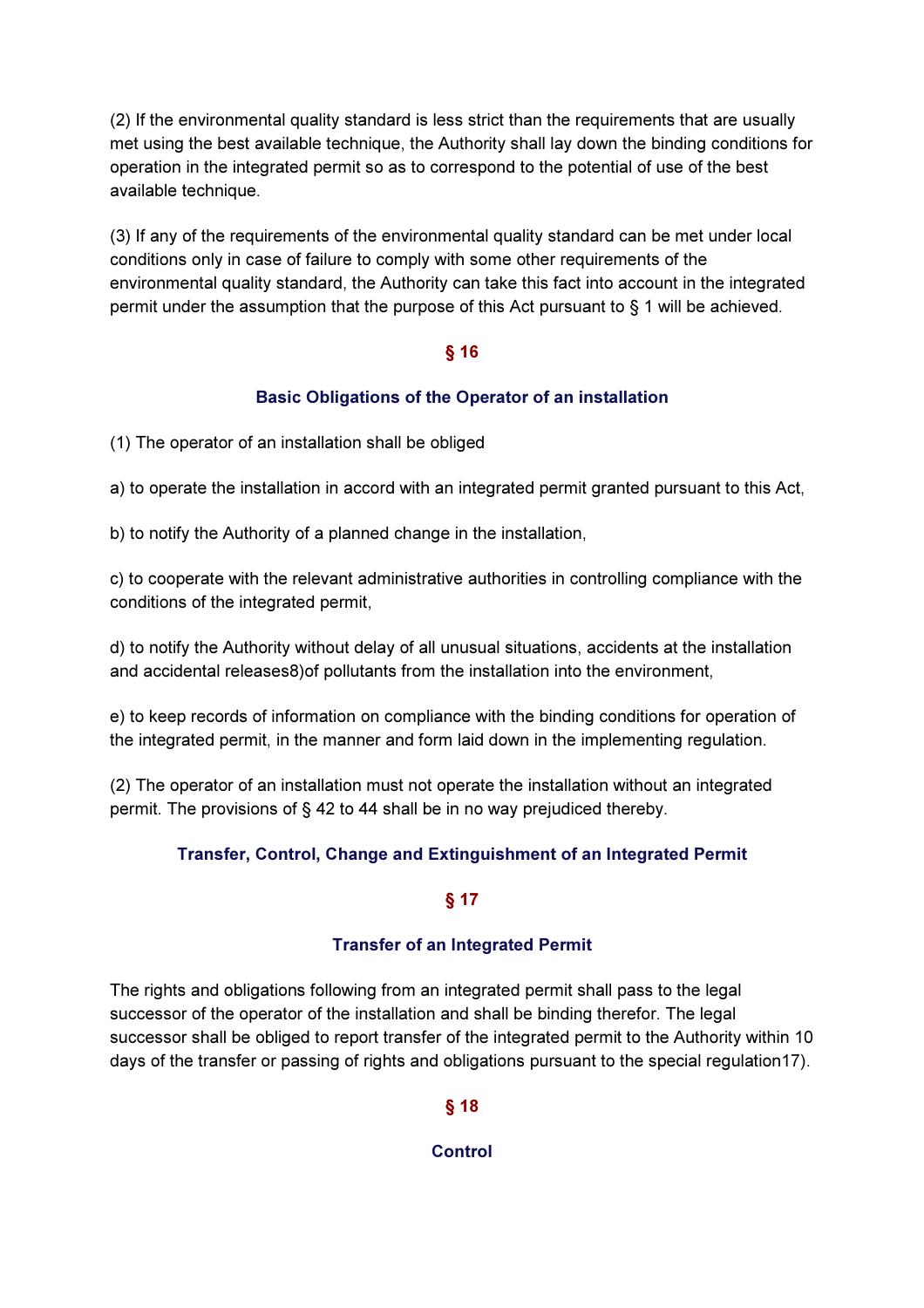(1) In cooperation with the relevant public health authorities and the Agency, the Authority shall carry out controls at least once every 8 years to ensure that there has been no change in the circumstances that could lead to a change in the integrated permit.

(2) Further, in cooperation with the relevant public health authority and the Agency, the Authority shall always control an integrated permit or the operation of an installation,

a) if it is considered that there has been a serious breach of the conditions of the integrated permit or that an installation is operated without a valid integrated permit,

b) if the operator notifies them of a planned change in the installation pursuant to §16 (b) above,

c) if there has been a change in the best available technique that allows for a substantial decrease in emissions not entailing excessive costs for the operator of the installation for the introduction thereof,

d) if they discover that the operating safety of a process or activity of the installation requires that a different technology be used,

e) if so required by a change in the emission limits or environmental quality standards implemented on the basis of other regulations6), or

f) if the environmental pollution caused by operation of the installation is so high that it significantly exceeds the environmental quality standard and it cannot be approached other than through a change in the binding conditions for operation of the installation.

# § 19

(1) The Authority shall deliberate the results of a control carried out pursuant to § 18 with the operator of the installation within 15 days of completing the control.

(2) On the basis of the conclusions of the deliberations on the control, the Authority shall be authorized

a) to require that the operator of the installation introduce measures for a remedy within an appropriate deadline,

b) to require that the operator of the installation submit a request for a change in the integrated permit within an appropriate deadline set by the Authority, where it may lay down the requisites that are not required in the content of the application (§ 4), or

c) to issue to the operator of the installation a decision on stopping operation of the installation or part thereof; if the Authority does not proceed pursuant to (a) to (c), it shall confirm accord of the operation of the installation with the integrated permit.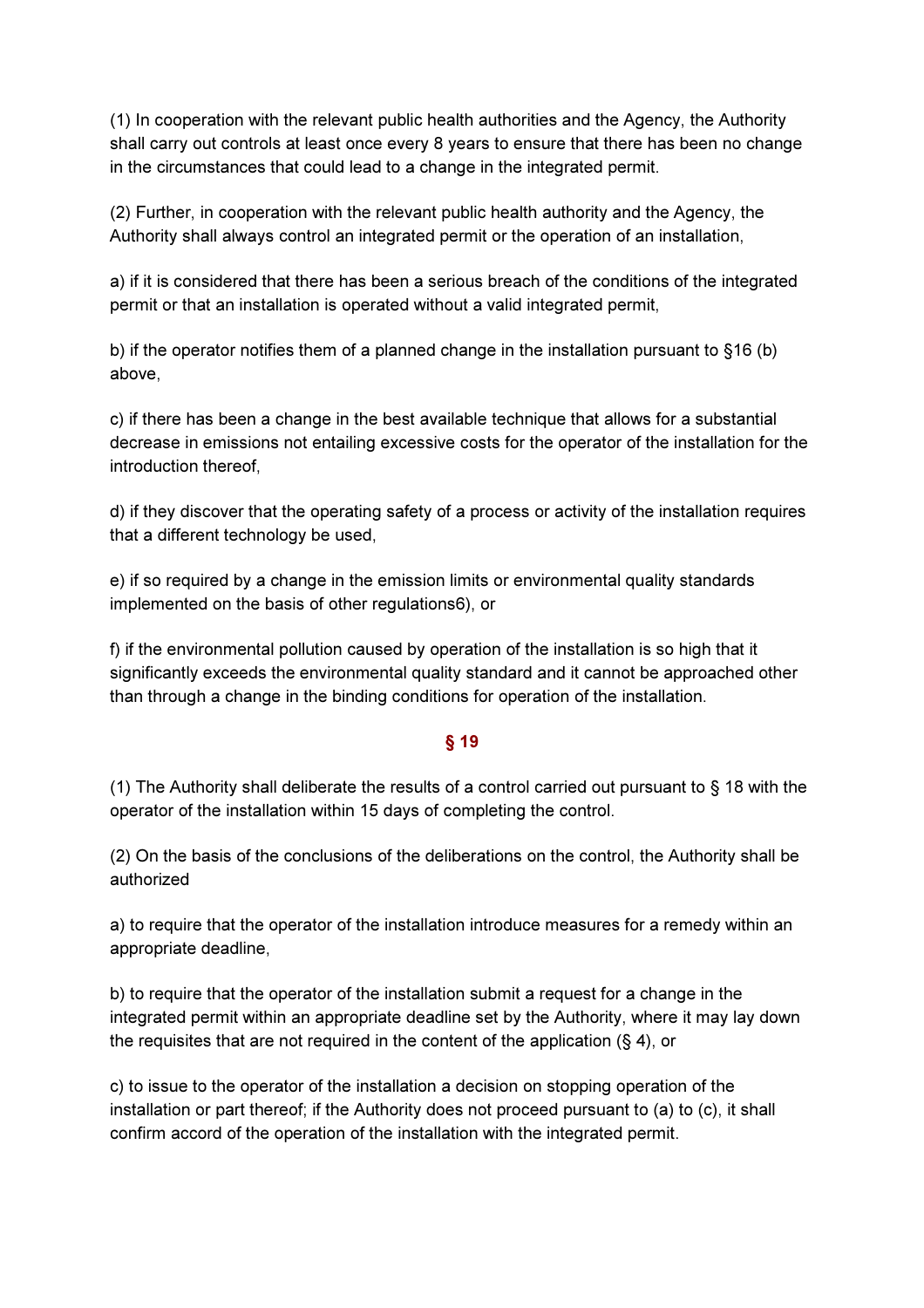(3) If the Authority finds that there has occurred a substantial change in the operation of the installation, it shall request the operator of the installation to submit an application for a change in the integrated permit pursuant to paragraph 2 (b) above. If the Authority finds that there has occurred a substantial change in the operation of the installation as a consequence of breach against the conditions of the integrated permit, it shall require that the operator of the installation submit an application for a change in the integrated permit pursuant to paragraph 2 (b) above or shall issue a decision on stopping operation of the installation or part thereof pursuant to paragraph 2 (c) above. A substantial change shall be any change that can have a significant detrimental effect on the environment or human health. A change that was or is to be subject to environmental impact assessment of a plan pursuant to the special regulation18) shall always be considered a substantial change.

(4) The Authority may also issue a decision on stopping operation of an installation or part thereof if the operator of the installation does not submit a request for a change in the integrated permit within the deadline pursuant to paragraph 2 (b) above.

(5) In the procedure pursuant to paragraphs 3 and 4 above, the Authority may lay down that an appeal against this decision shall not have dilatory effect. A decision on stopping the operation of an installation or part thereof shall not prejudice the enforceability of the conditions of the integrated permit set forth in § 13 (4) (b).

(6) In decision-making pursuant to paragraphs 2 to 4 above, the requirements on protection of the public health laid down by the Regional Hygiene Officer must be taken into consideration.

# § 20

# Extinguishment of an Integrated Permit

The integrated permit shall be extinguished in case of:

a) dissolution of the operator without a legal successor,

b) cessation of operation of the installation following compliance with the conditions of the integrated permit connected with cessation of the operation of the installation, or

c) failure to utilize the integrated permit without a serious reason for a period of longer than 8 years.

# Chapter III

# Integrated Pollution Register

# § 21

### Establishment of the Integrated Pollution Register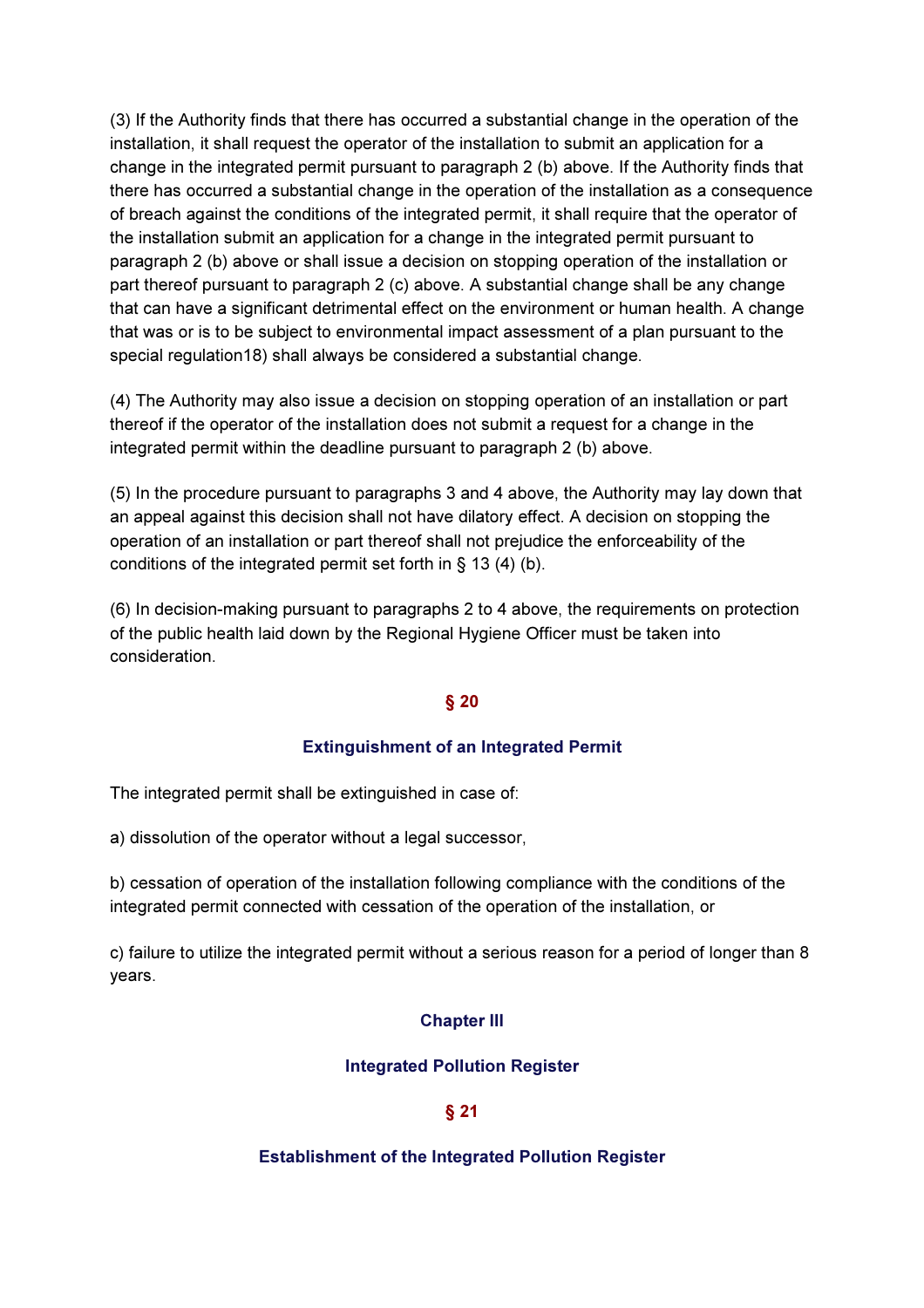The Ministry shall establish and maintain the integrated pollution register as a publicly accessible information system of the public administration.16)

#### § 22

#### Reporting Obligation

(1) For the purposes of collection of data for the integrated pollution register, the user of a registered substance shall be obliged to determine, assess and report to the Ministry of the Environment the emissions and transfers of substances listed in an implementing regulation if the produced or used amount thereof, or the amount thereof in emissions or transfers, is higher than or equal to the amount laid down in such implementing regulation (hereinafter the "reported substance").

(2) The user of a registered substance shall be obliged to report to the Ministry of the Environment the information pursuant to paragraph 1 above and the operator of an installation is further obliged to report data on the results of monitoring imposed in the integrated permit by February 15 of the current year for the previous calendar year, in both written and electronic forms. The manner of determining and assessing of the reported substances, and the manner and form of reporting shall be laid down in an implementing regulation. The first obligatory report by the user of a registered substance shall be submitted by February 15, 2005 , 2004.

(3) In reporting data pursuant to paragraph 1 above, the user of a registered substance shall have the right to designate data containing identification of the reported substance as the subject of business secrecy, where the provisions of the special regulations shall be in no way prejudiced thereby). The Ministry of the Environment may further provide such information on request only to the administrative authorities. The identification of the reported substance in emissions into the air, water and soil may not be designated as the subject of business secrecy. The Ministry of the Environment shall disclose the information designated as business secrecy under the designation of the group of pollutants to which the reported substance belongs, as set forth in the list of pollutants laid down in an implementing regulation.

(4) On the basis of a request by the user of a registered substance, the Ministry of the Environment may prolong the deadline pursuant to paragraph 2 above, however, by a maximum of 60 days.

### § 23

If the user of a registered substance complies with the reporting obligation pursuant to § 22 of this Act, (s)he shall not be obliged to report the same data included in the reporting obligation to other administrative authorities pursuant to special regulations).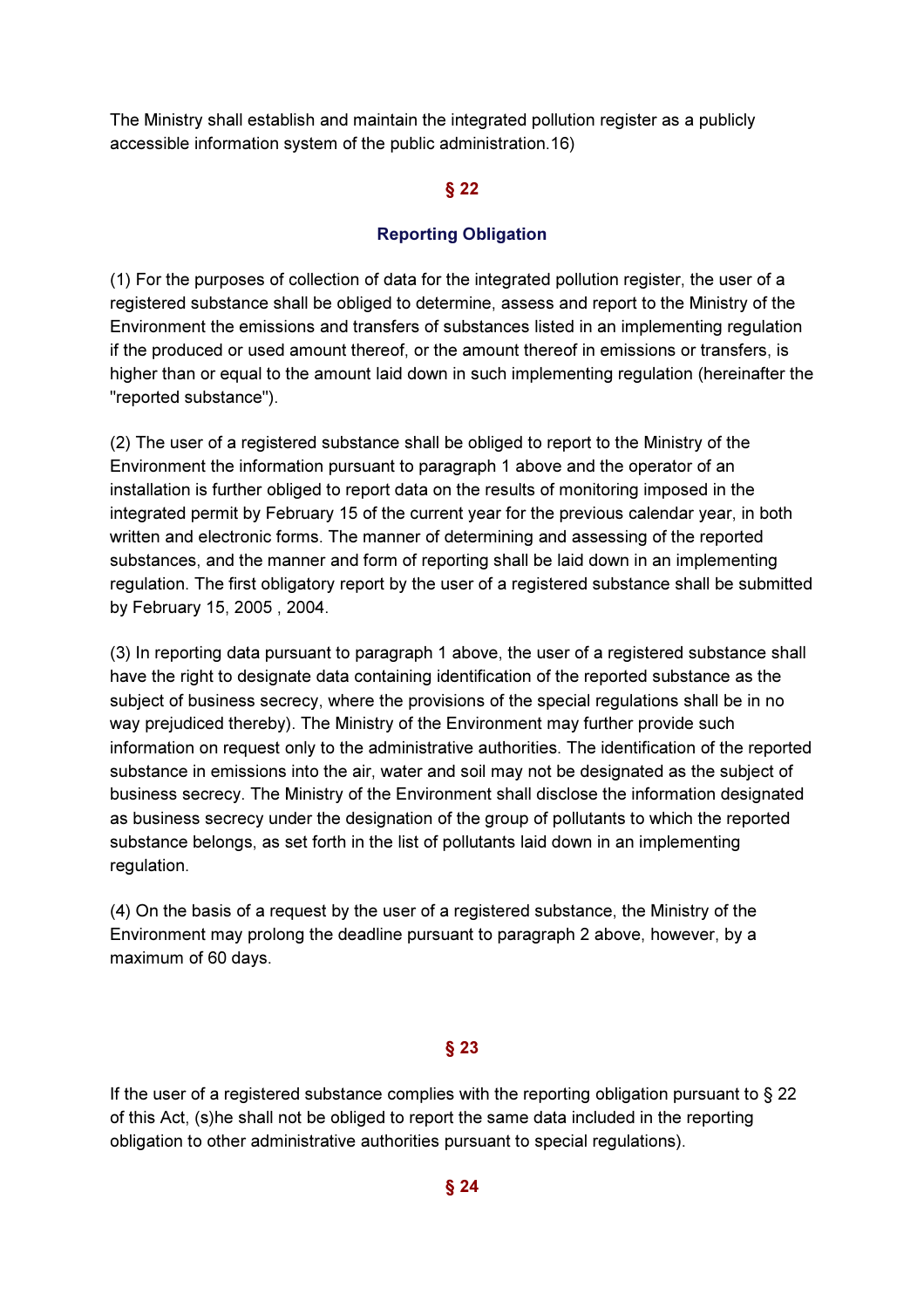(1) Every person who keeps records in the area of the environment on the basis of the special regulations20) shall be obliged to cooperate with the Ministry of the Environment in connecting these records with the integrated pollution register pursuant to this Act.

(2) The Government may lay down in a Regulation the manner of keeping the integrated pollution register and other records so as to ensure the uniformity of the information system in the area of environment.

### § 25

# Keeping Records

(1) The user of a registered substance shall keep records of basic documents necessary for fulfillment of the reporting obligation pursuant to § 22. The form and manner of keeping records shall be laid down in an implementing regulation. For installations, such records shall also include information on compliance with the conditions following from the integrated permit. Identical information recorded pursuant to special regulations20) may be used for the purposes of these records.

(2) The user of a registered substance shall be obliged to store all data reported to the integrated pollution register and the documents, on the basis of which such data was processed, for a period of 5 years. Following expiry of this period, the special regulation shall apply).

# § 26

### Disclosure of Information from the Integrated Pollution Register

(1) The Ministry of the Environment shall disclose data reported to the integrated pollution register by September 30 of the current year on the public administration web site16). The Ministry of the Environment shall annually publish in written or electronic form information received and processed on the basis of the data reported to the integrated pollution register.

(2) The Ministry of the Environment shall make available and submit data from the integrated pollution register to other administrative authorities.

(3) The Ministry of the Environment shall provide for submission of information from the integrated pollution register in accordance with international commitments).

# Chapter IV

# Systems for Exchange of Information on the Best available techniques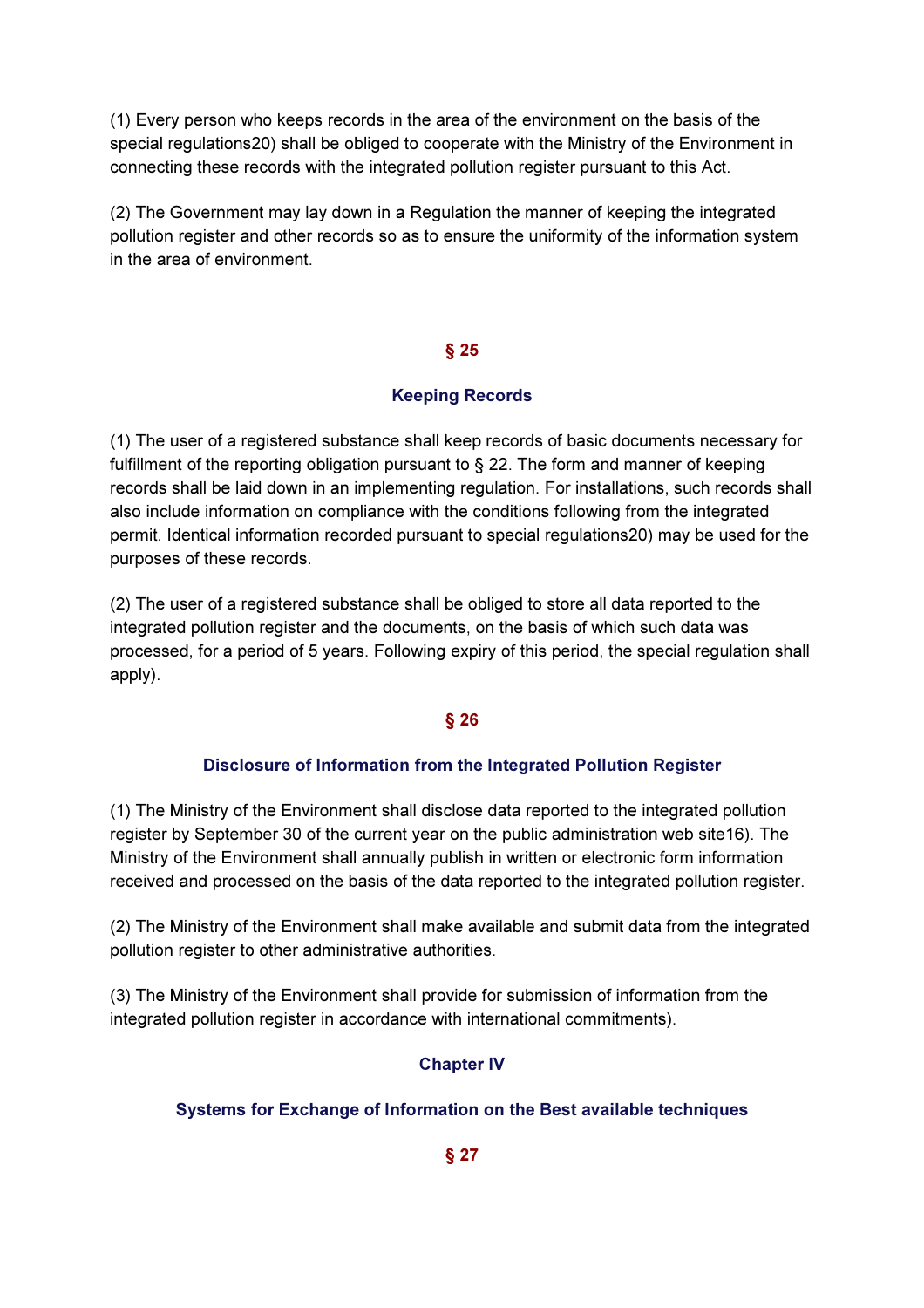(1) The system for exchange of information on the best available techniques shall include:

a) monitoring of changes in the best available techniques contained in documents published by the European Communities (hereinafter "documents of the European Communities") and monitoring of trends in the best available techniques in the Czech Republic,

b) providing for authorized translations of the best available techniques contained in documents of the European Communities, and publishing and explanation thereof,

c) provision and publishing of information on trends in the best available techniques and publishing of a list of installations,

d) evaluation of applications of the best available techniques according to the standpoints set forth in Annex No. 3 to this Act, particularly in the framework of

1. the conditions laid down in the legally valid integrated permits,

2. compliance with reporting obligation pursuant to Chapter III,

3. the results of completed controls,

e) submiting the results of evaluations pursuant to (d) above to the relevant administrative authorities and relevant bodies of the European Communities.

(2) The Ministry of Industry and Trade in cooperation with the Ministry of the Environment, the Ministry of Agriculture, the Ministry of Health, the Czech Environmental Inspectorate (hereinafter the "Inspectorate"), the Regions and the Agency shall ensure for the system for exchange of information.

(3) The Government shall lay down the manner and extent of ensuring the system for exchange of information on the best available techniques in a Government Decree.

# Chapter V

### Execution of the Public Administration

### § 28

The public administration pursuant to this Act shall be executed by:

a) the Ministry of the Environment,

b) the Ministry of Industry and Trade,

- c) the Ministry of Agriculture,
- d) the Ministry of Health,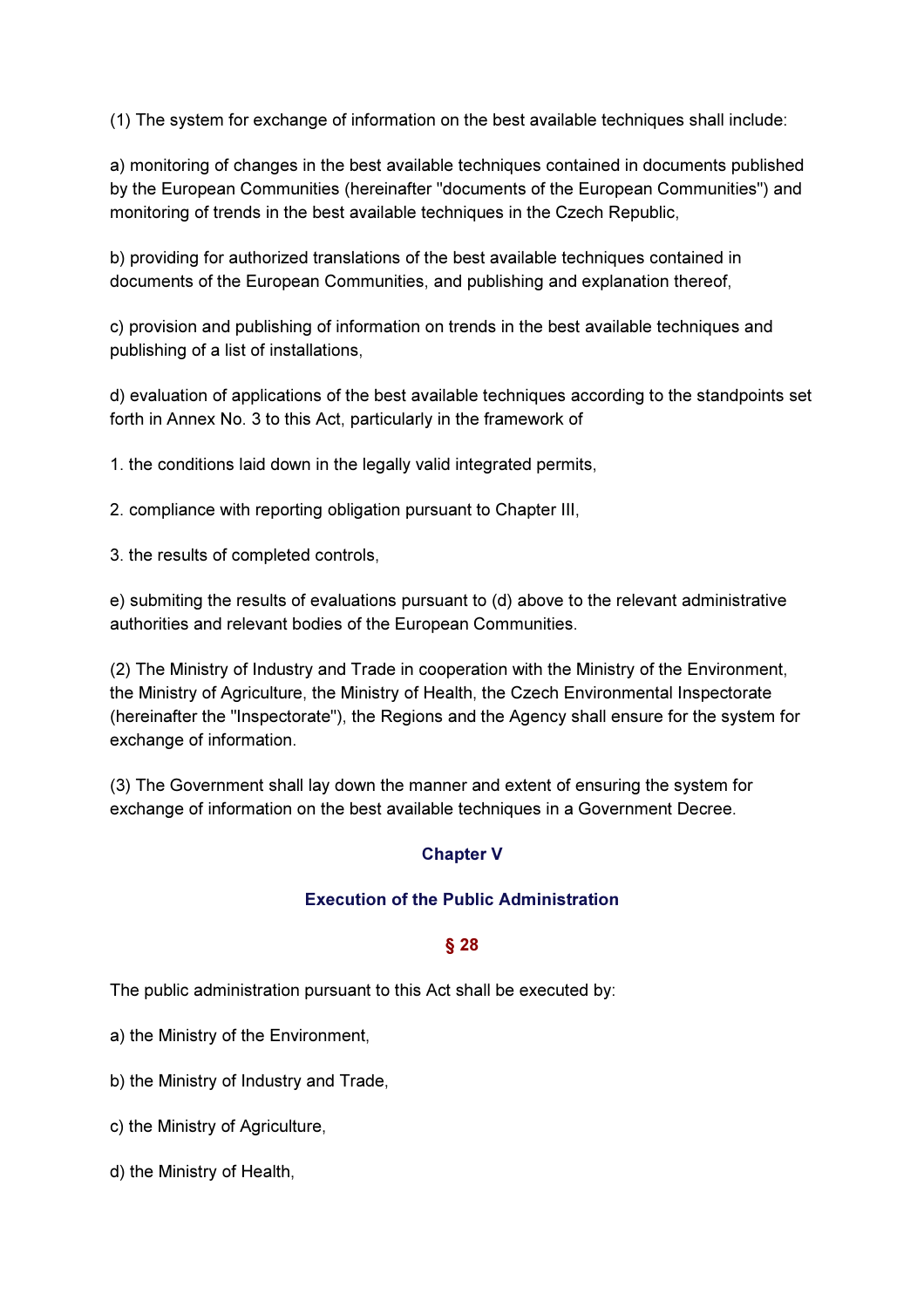e) the Regions,

f) the Inspectorate,

g) the Regional Hygiene Officer).

### § 29

### The Ministry of the Environment

The Ministry of the Environment

a) shall execute supreme state supervision and shall be the central body of state administration pursuant to this Act,

b) shall make decisions on applications for integrated permits for installations whose operations could significantly detrimentally affect the environment of an affected state,

c) shall make decisions on appeals against the decisions of the Regions,

d) shall make decisions on appeals against the decisions of the Inspectorate,

e) shall carry out control of an integrated permit or the operation of an installation, whose operation can significantly detrimentally affect the environment of an affected state, and shall proceed pursuant to this Act on the basis of the results of the control,

f) shall ensure monitoring of developments in the best available techniques contained in documents of the European Communities, and publishing and explanation thereof from the standpoint of the environmental impact of the best available techniques in areas that are not within the competence of the Ministry of Industry and Trade, the Ministry of Agriculture or the Ministry of Health,

g) shall, within its competence, evaluate the application of the best available techniques,

h) shall submit the results of the evaluation of the best available techniques application to the administrative authorities and the relevant bodies of the European Communities,

i) shall establish and maintain the integrated pollution register,

j) shall provide methodical support in the area specified by this Act,

k) shall fulfill tasks following from the relation to the European Communities in the area specified by this Act, submit reports on compliance with the relevant Directives of the European Communities and coordinate transposition and implementation of the legislation of the European Communities in the area specified by this Act.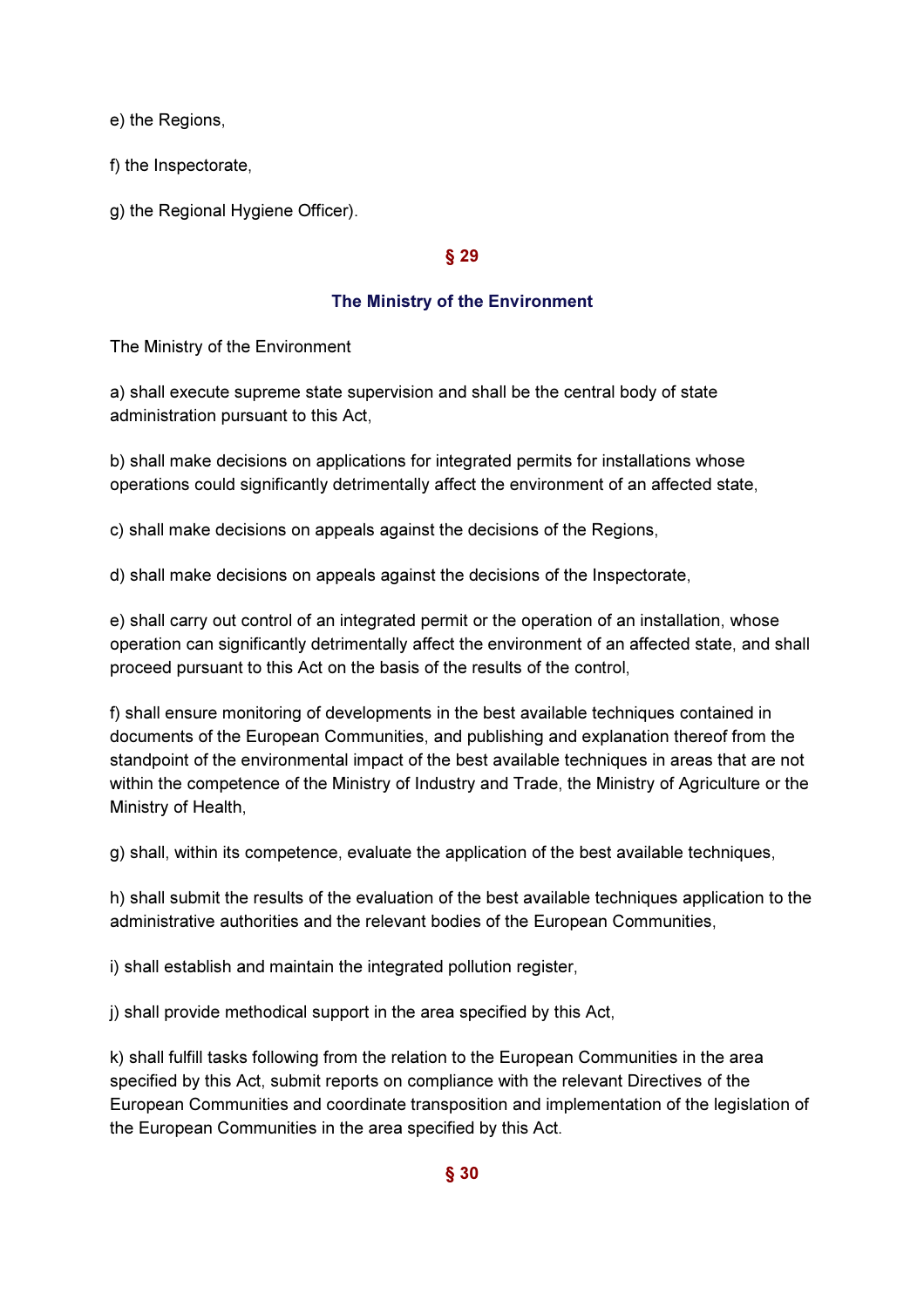### The Ministry of Industry and Trade

The Ministry of Industry and Trade

a) shall, within its competence, i.e. from the standpoint of the best available techniques for installation categories 1, 2, 3, 4 and 6.1, 6.2, 6.3, 6.7 and 6.8 listed in Annex No. 1 to this Act, ensure monitoring of these techniques contained in the documents of the European Communities, shall ensure authorized translations of these documents, shall publish these documents, including its explanation thereof, and shall provide information on developments in the best available techniques,

b) shall, within its competence [a)], make statements on appeals against decisions on applications for granting of an integrated permit,

c)shall, within its competence, evaluate application of the best available techniques,

d)shall ensure the system for exchange of information on the best available techniques.

### § 31

### The Ministry of Agriculture

The Ministry of Agriculture

a) shall, within its competence, i.e. from the standpoint of the best available techniques for installation categories 6.4, 6.5, and 6.6 set forth in Annex No. 1 to this Act, ensure monitoring of these techniques contained in the documents of the European Communities, shall ensure authorized translations of these documents, shall publish these documents, including its explanation thereof, and shall provide information on developments in the best available techniques,

b) shall, within its competence [(a)], make statements on appeals against decisions on applications for granting of an integrated permit,

c) shall, within its competence, evaluate application of the best available techniques.

# § 32

# The Ministry of Health

The Ministry of Health

a) shall make statements on appeals against decisions on applications for granting of an integrated permit within its competence,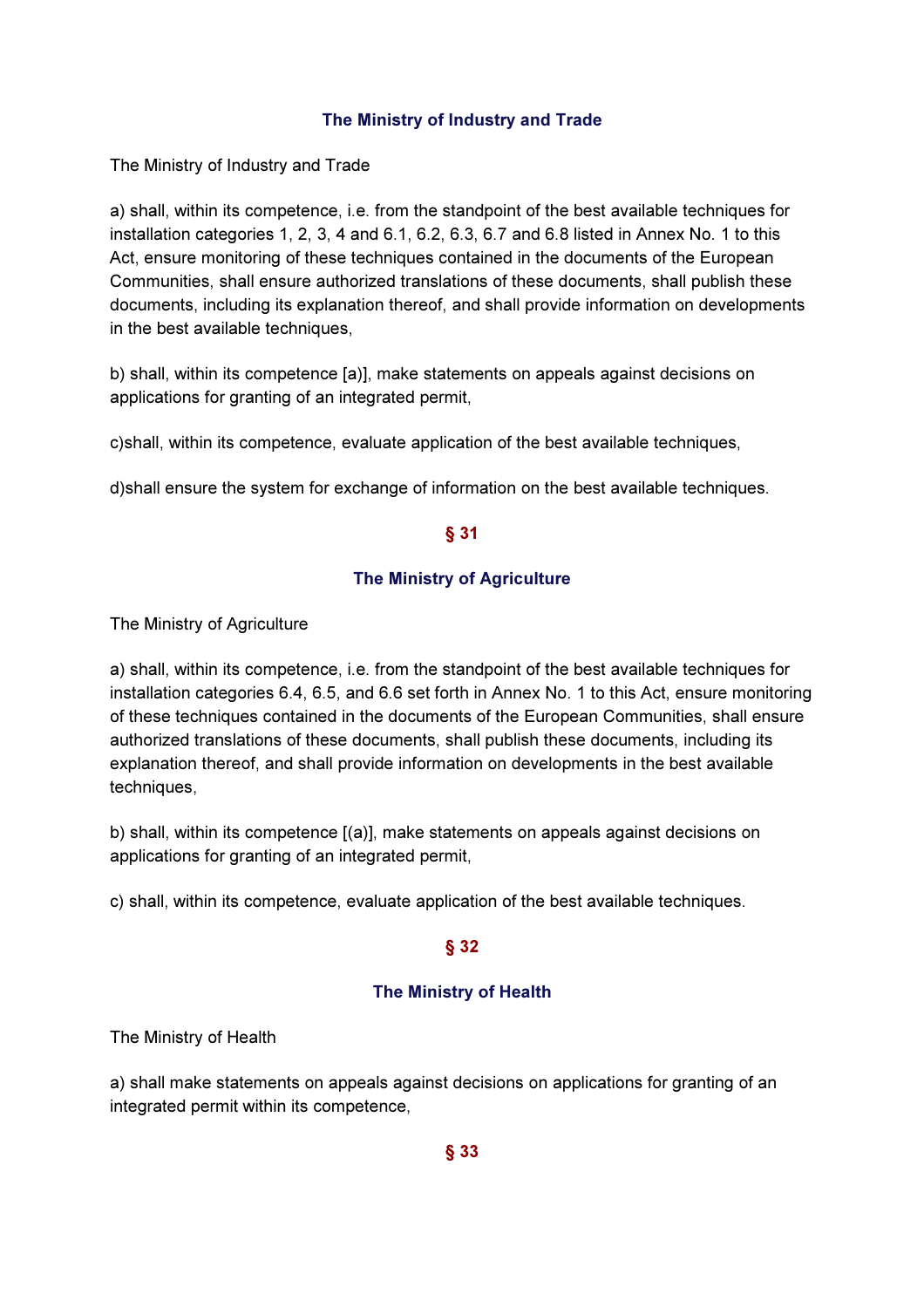# The Regions

(1) The Regions, in delegated competence,

a) shall make decisions on application for an integrated permit with the exception of installations whose operation could significantly detrimentally affect the environment of an affected state,

b) shall carry out control of an integrated permit or operation of an installation with the exception of installations whose operations significantly detrimentally affect the environment of an affected state,

c) shall impose fines pursuant to §37 (2) and (3) of this Act,

d) shall make decisions on suspending or terminating a procedure on imposing a fine,

e) shall request the operator of an installation to submit an application for granting an integrated permit pursuant to § 42 .

f) shall evaluate application of the best available techniques and submit information on their development to the relevant administrative authorities.

### § 34

# The Czech Environmental Inspectorate

The Inspectorate

a) shall control compliance with obligations laid down by this Act or the integrated permit with the exception of control pursuant to § 18,

b) shall limit or stop the operation of an installation or part thereof, if its further operation would cause or could cause serious environmental damage or considerable material damage,

c) shall impose fines pursuant to  $\S 37 (1)$  to  $(5)$  of this Act,

d) shall make decisions on suspending or stopping a procedure on imposing a fine,

e) shall submit to the Region the results of a completed control, if this control reveals breach of obligations for which the Region imposes fines,

f) shall evaluate applications of the best available techniques and submit information on trends therein to the relevant administrative authorities.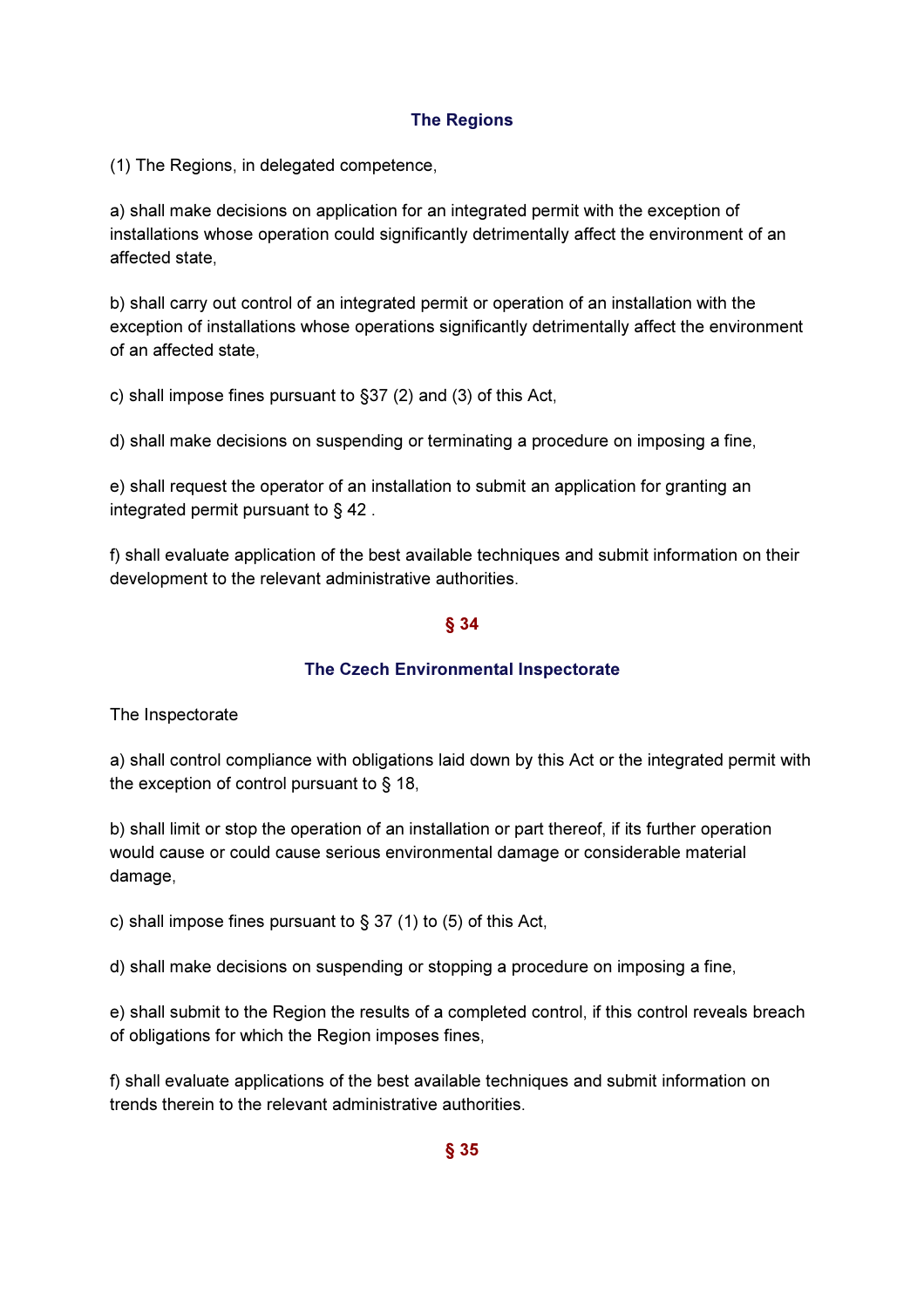# The Regional Hygiene Officer

(1) The Regional Hygiene Officer

a) in procedures on granting an integrated permit, shall lay down the binding conditions for operation of a source of noise or vibrations if the hygiene limits cannot be met,

b) from the standpoint of protection of the public health, shall control the integrated permit or operation of the installation at a time agreed with the inspection or, in case of the procedure pursuant to §18, at a time agreed with the Authority,

c) shall limit or terminate the operation of an installation or part thereof, if further operation thereof would or could cause serious damage to human health,

d) shall impose fines pursuant to § 37 (3) and (6) of this Act.

(2) Control findings may be carried out by the employees of the regional hygiene station under the conditions pursuant to the special regulation).

### § 36

(1) In control pursuant to this Act, inspectors of the Inspectorate, appointed employees of the Regions, of the Ministry of the Environment and the Regional Hygiene Officer shall be authorized

a) to enter in the inevitably required extent the affected properties or affected buildings,

b) to request the necessary information, documents and oral and/or written explanations, as appropriate, related to the subject of the control pursuant to this Act,

c) to require or carry out tests and taking of samples, measuring of emissions, flow rates, etc.,

d) to collect and keep records about documentation.

(2) In control pursuant to this Act, inspectors of the Inspectorate, appointed employees of the Regions, of the Ministry of the Environment and the Regional Hygiene Officer shall be obliged

a) to identify themselves with an identity card authorizing them to carry out the control,

b) to maintain confidentiality on facts about which they learned in connection with carrying out the control; the obligation to provide information on the environment pursuant to the special regulation shall not be prejudiced thereby19),

c) to comply with safety and other regulations regulating the activities of the operator of the installation; this provision shall not apply to limiting the right to carry out control,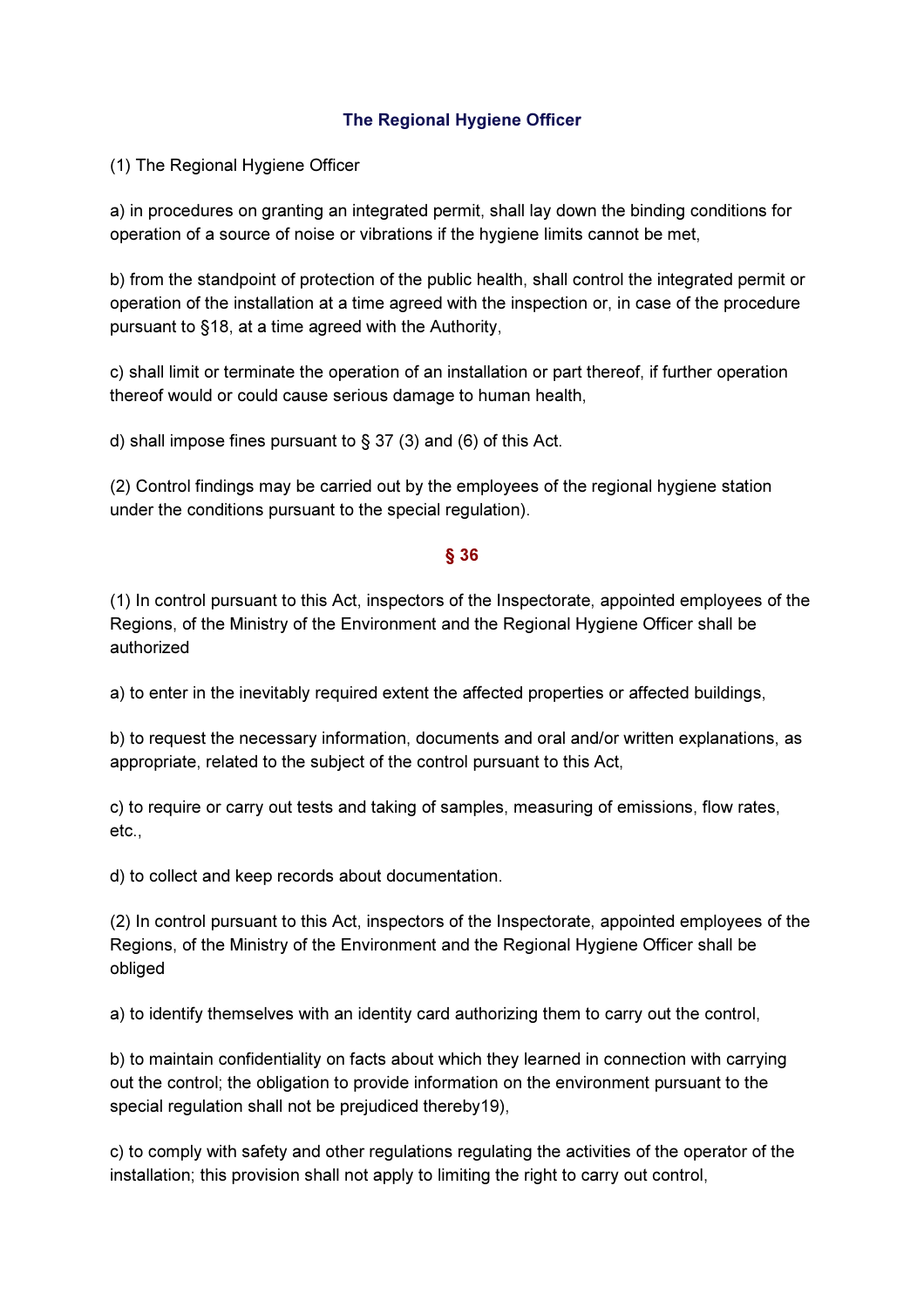d) to draw up a protocol on carrying out tests and taking samples.

(3) In control pursuant to this Act, inspectors of the Inspectorate, appointed employees of the Regions, of the Ministry of the Environment and the Regional Hygiene Officer shall be obliged to mutually inform one another about results of controls and of measures imposed and shall be authorized to request provision of information on the results of the control also in electronic form.

(4) The operator of an installation shall be obliged to allow inspectors of the Inspectorate, appointed employees of the Regions, of the Ministry of the Environment and the Regional Hygiene Officer, in carrying out control pursuant to this Act, to enter the affected property and to take samples and is obliged to provide them with cooperation.

(5) The special regulation shall not apply to execution of rights and obligations pursuant to paragraphs 1 to 3 above).

### Chapter VI

### Fines

### § 37

(1) The Inspectorate shall impose a fine to an amount of 500 000 CZK on the user of a registered substance if:

a) (s)he fails to comply with the reporting obligation pursuant to § 22 of this Act,

within the set deadline, fails to supplement data required for the integrated pollution register, or

(s)he give mistaken information when fulfilling the reporting obligation pursuant to § 22 of this Act.

(2) The Region shall impose a fine on the operator of an installation or the Inspectorate shall impose a fine on the operator of an installation, the operation of which could significantly detrimentally affect the environment of an affected state, in an amount of up to 1 000 000 CZK, if

a) (s)he fails to comply with the reporting obligation pursuant to  $\S$  16 (1), b) to d) of this Act,

b) states false information in the application pursuant to  $\S 4$ , that could affect a decision on an integrated permit, or

c) fails to submit an application for a change in an integrated permit within the deadline laid down by the Authority pursuant to  $\S$  19 (2) (b).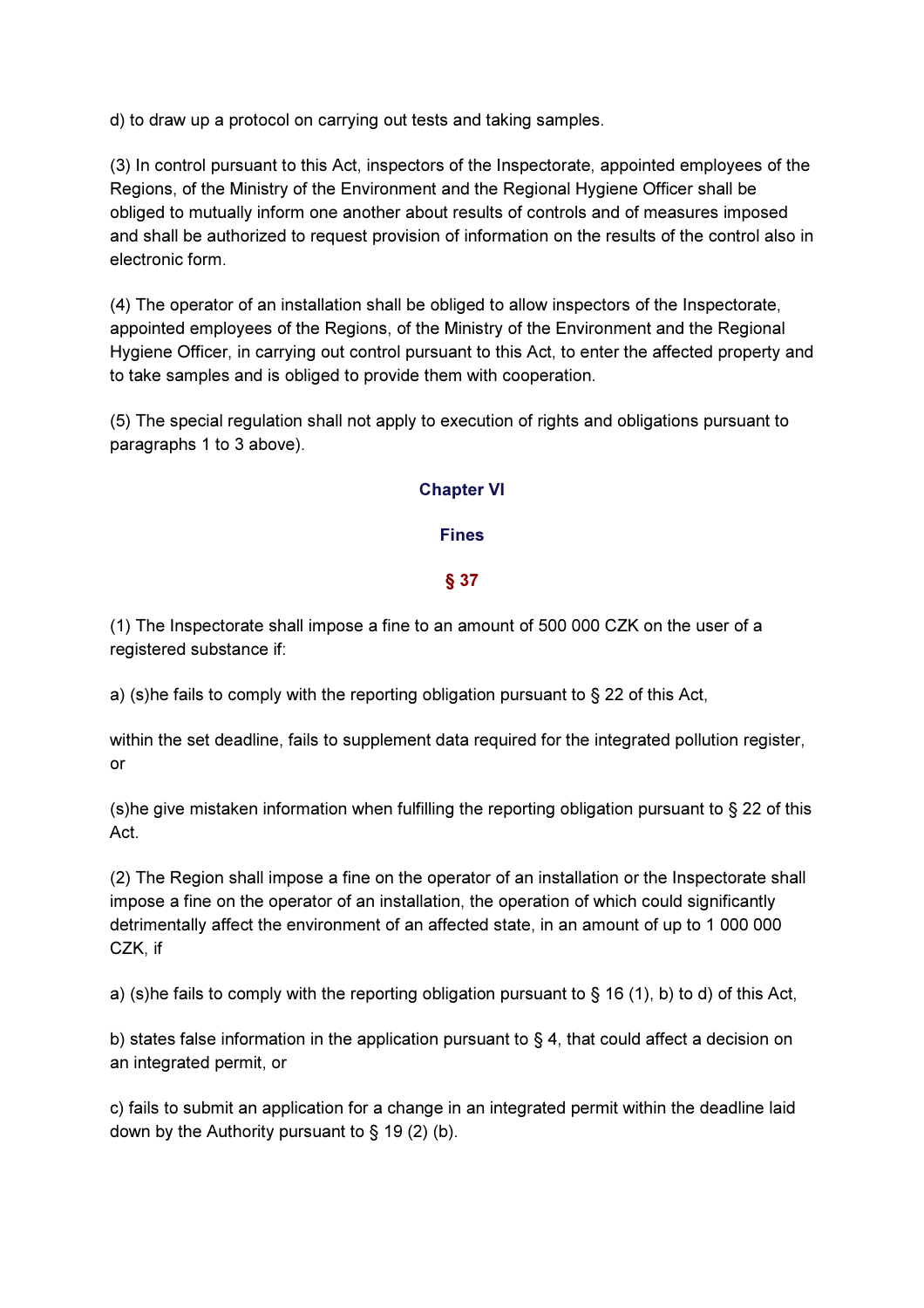(3) The Region, Inspectorate or Regional Hygiene Officer shall impose a fine of up to 2 000 000 CZK if the operator of an installation fails to comply with obligations pursuant to § 16 (1) (c) in that he fails to allow the inspectors of the Inspectorate, appointed employees of the Region or the Ministry of the Environment and employees of the regional hygiene station carrying out control pursuant to this Act to enter the affected property or to take samples and fails to provide them with cooperation. The fine shall be imposed by the body of the state administration to whom cooperation was evincible not provided; if this obligation was not fulfilled in relation to several bodies of the state administration, the fine shall be imposed by the Inspectorate.

(4) The Inspectorate shall impose a fine of up to 4 000 000 CZK on the operator of an installation who operates the installation without a valid integrated permit or who fails to comply with the conditions of the integrated permit.

(5) The Inspectorate shall impose a fine of up to 7 000 000 CZK on the operator of an installation who

a) through failure to fulfill the conditions of an integrated permit or through operation of an installation without a valid integrated permit, has endangered or endangers the environment,

b) through failure to fulfill the conditions of an integrated permit or through operation of an installation without a valid integrated permit, has damaged or damages the environment,

c) within the set deadline, fails to carry out measures for a remedy or fails to stop operation of the installation or part thereof pursuant to § 19, or

d) fails to limit or terminate the operation of an installation on the basis of a decision pursuant to § 34 (b).

(6) The Regional Hygiene Officer shall impose a fine of up to 7 000 000 CZK on the operator of an installation who:

a) through failure to comply with the conditions of an integrated permit or through operation of an installation without a valid integrated permit, has endangered or endangers human health,

b) through failure to comply with the conditions of an integrated permit or through operation of an installation without a valid integrated permit, has damaged or damages human health, or

c) does not limit or terminate the operation of an installation on the basis of a decision issued pursuant to  $\S$  35 (1) c).

### § 38

(1) In making a decision on the amount of a fine, the Inspectorate, Region or Regional Hygiene Officer shall take into account particularly the seriousness of breach against the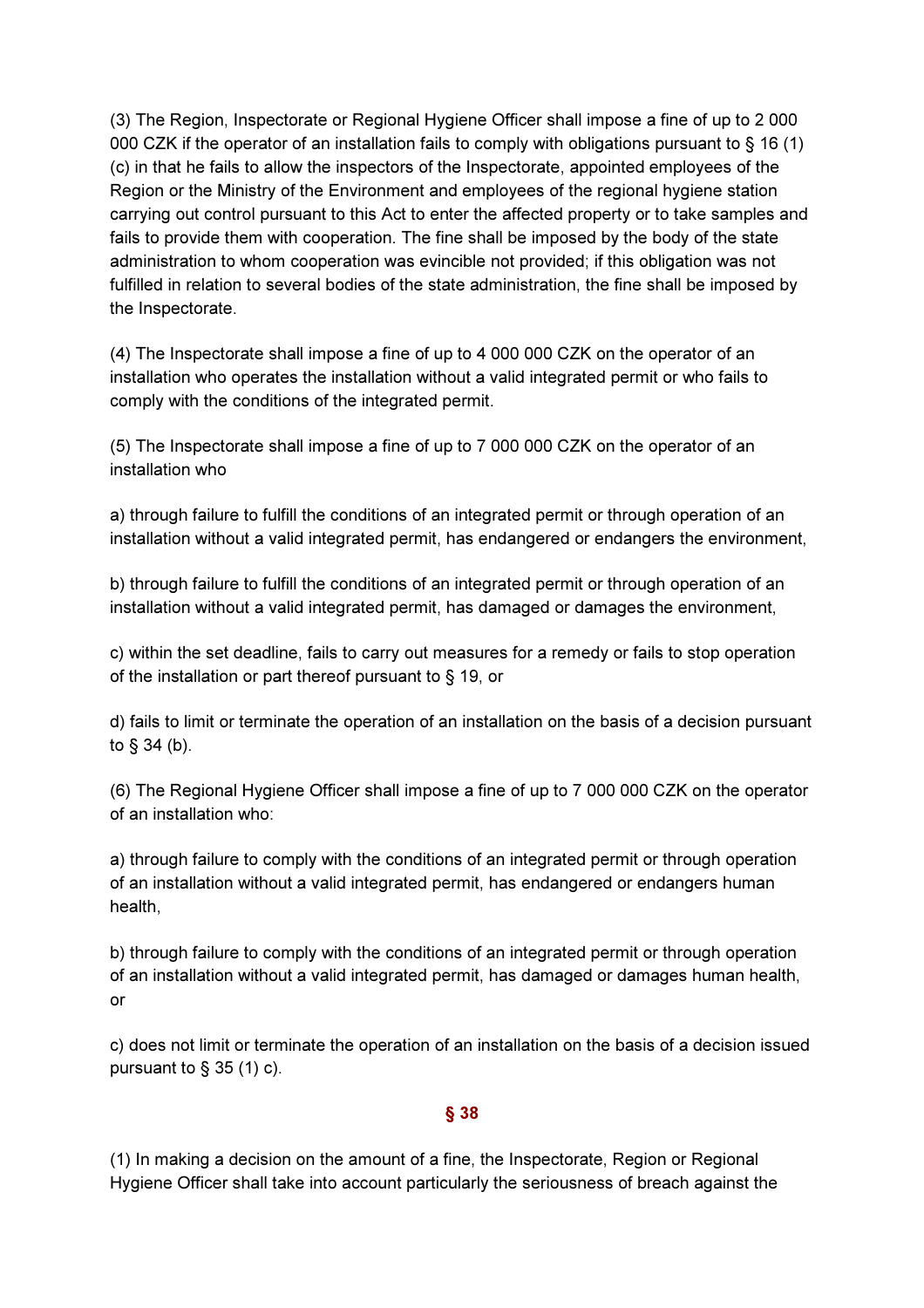obligation, the duration of the illegal state, the detrimental consequences that occurred or that make a threat in the area of the environment or in the area of human health and the amount of fines imposed pursuant to other regulations6) for breach to comply with similar obligations.

(2) If repeated breach of the same obligations as those for which a fine has already been imposed occurs within a period of 2 years from the date of legal enforcement of the decision on imposing the fine, the Inspectorate, Region or Regional Hygiene Officer shall impose a fine of up to twice the upper fine rate.

(3) A procedure on imposing a fine may be commenced only within 1 year of the date when the Inspectorate, Region or Regional Hygiene Officer finded out that the operator of the installation or user of the registered substance breached the obligation, and at the latest within 3 years of the date when the breach of obligations occurred.

(4) If there occures breach of obligations laid down by this Act or an integrated permit, which is concurently an obligation pursuant to the special regulations6) , a fine shall be imposed pursuant to this Act.

(5) For breaching obligation laid down by this Act or by integrated permit a fine shall not be imposed pursuant to special obligation.

### § 39

(1) On the basis of a request by the operator of the installation, the Inspectorate, Region or Regional Hygiene Officer shall decide on abbatement of the procedure on imposing a fine pursuant to this Act if the following conditions are met:

a) the operator of the installation ensured the elimination of the consequences of the breaching obligations,

b) the operator of the installation has taken measures to limit further continuance or renewal of the illegal state, and

c) given the measures taken by the operator of the installation the imposing of a fine would lead to excessive harshness.

(2), , The Inspectorate, Region or Regional Hygiene Officer may suspend a procedure on imposing a fine on the basis of a request by the operator of the installation for the reason of carrying out measures pursuant to paragraph 1 (a) and (b) above.

### § 40

Fines imposed by the Inspectorate shall be divided to allow 50% of these fines as an income for the State Environmental Fund of the Czech Republic and 50% shall be an income for the budget of the Region. Such fines shall be collected and enforced by the competent financial authority. The procedure pursuant to the special regulation) shall be followed in collecting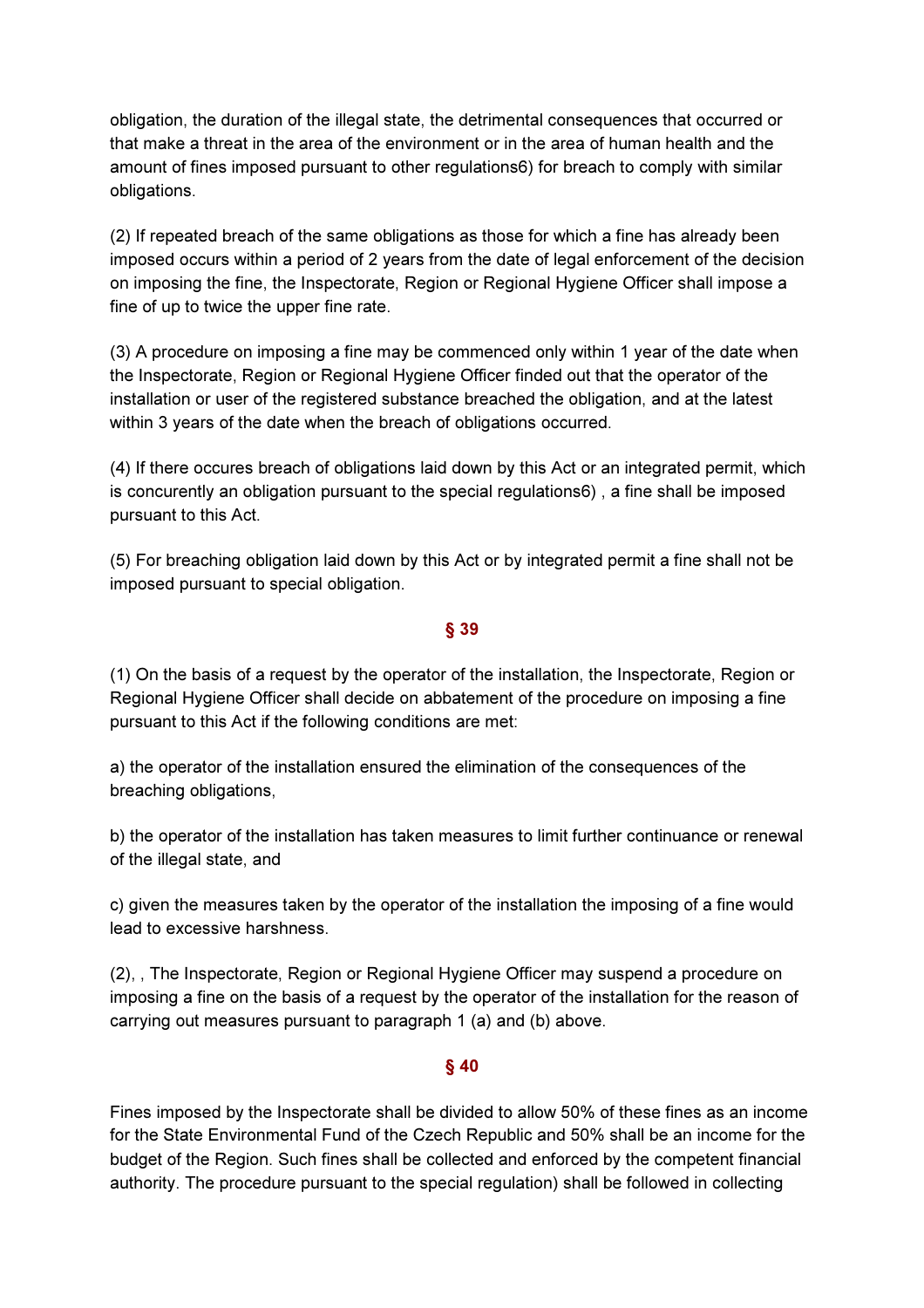and enforcing fines. Fines imposed by the Region shall be collected and enforced by the Region and the revenue from fines shall be an income for the Region. Collecting, enforcing and revenues from fines imposed by the Regional Hygiene Officer shall be subject to the Act on protection of the public health).

### § 41

The Inspectorate shall be obliged immediately, following legal force of a decision on imposing a fine pursuant to this Act, to promptly send this decision to the competent financial authority.

### Chapter VII

### Transitory, Concluding and Enabling Provisions

### Transitory Provisions

#### § 42

(1) The operator of an installation for which (s)he submitted an application for a construction permit pursuant to the special regulation) by October 30.1999 and which (s)he brought into operation at the latest by October 30, 2000,if he intends to operate this installation after October 30, 2007 has a duty to obtain integrated permit after this date.

#### § 43

(1) The operator of an installation who:

a) has commenced operations by the date of legal enforcement of this Act, where this is not simultaneously an installation set forth in § 42,

b) has not commenced operations by the date of legal enforcement of this Act, but for which a construction permit has been issued pursuant to the special regulation28),

shall submit an application for granting of an integrated permit within 3 months of the date of legal enforcement of this Act.

### § 44

(1) Operators of installations pursuant to  $\S$  42 and 43 shall be obliged in the application pursuant to § 4 of this Act to enclose a list of all legally binding decisions, standpoints, statements and consents that are to be replaced by the integrated permit, if these were issued for the installation pursuant to other regulations6).

(2) In the integrated permit pursuant to § 13 (3) for installations pursuant to § 42 and 43 of this Act, the Authority shall specify a statement on canceling all legally binding decisions,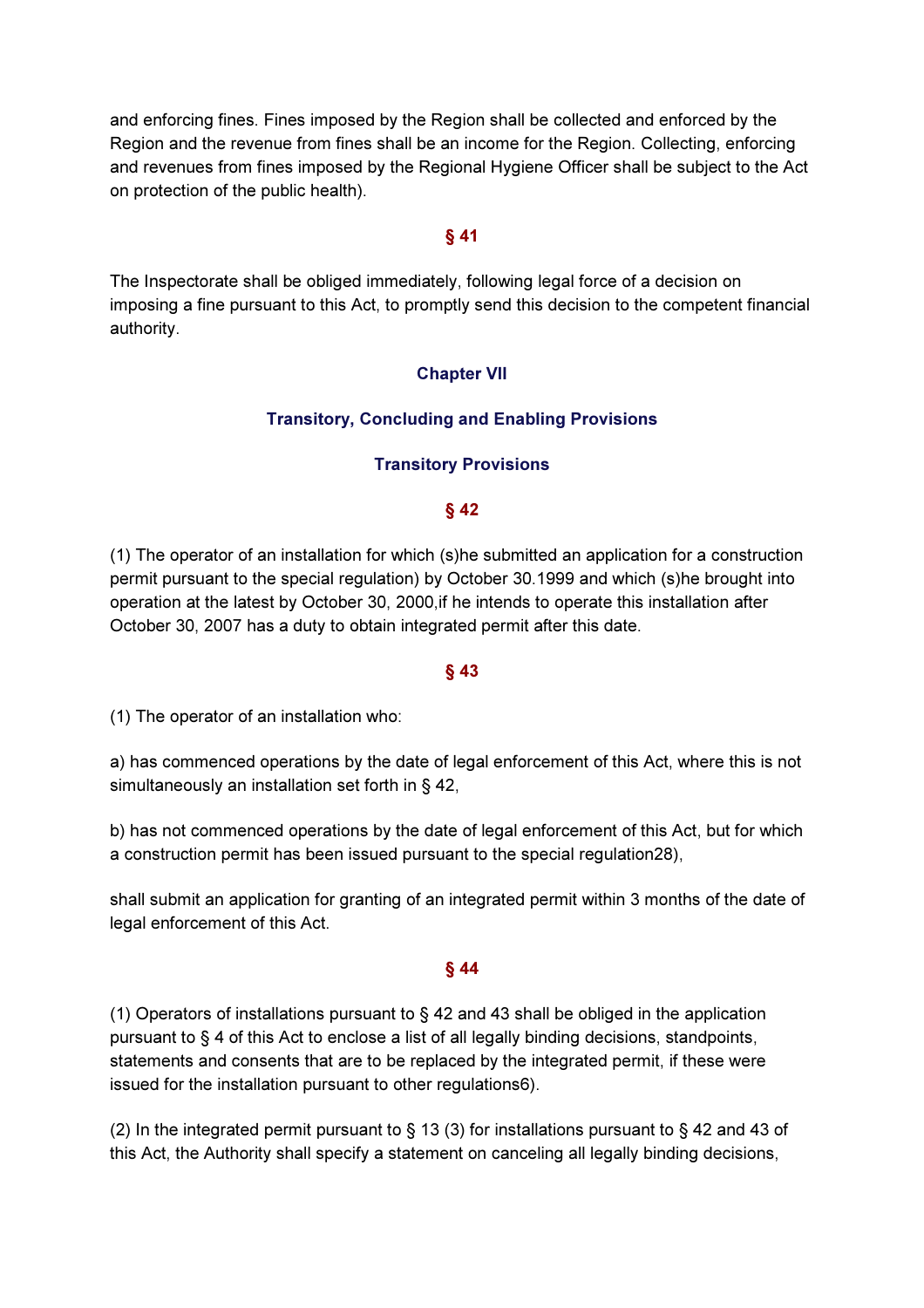standpoints, statements and consents or parts thereof that are replaced by the integrated permit.

(3) To the date of legal enforcement of the Agreement on accession of the Czech Republic to the European Union, statements pursuant to  $\S 8(2)$  may be sent only by natural persons with permanent address in the territory of the Czech Republic or legal persons with registered office in the territory of the Czech Republic.

### Concluding Provisions

### § 45

# A construction permit pursuant to the special regulations28) may not be granted for installations [§ 2 a)] in the absence of an legally binding integrated permit.

### § 46

(1) Decisions, standpoints, statements and consents that were issued pursuant to special reulations6) or which came into force before the land-use decision or decision on establishing a mining space7) which came into force pursuant to special regulation shall not be replaced by integrated permit.

(2) In granting an integrated permit following the issuing of a land-use decision or decision on establishing a mining space7), the Authority shall also base its decision on decisions, standpoints, statements and consents issued pursuant to the special regulations6), which formed the basis for this decision.

(3) Obligations following from the provisions of the special regulations6) and administrative acts that are not included in the integrated permit shall remain unaffected by the integrated permit.

(4) Unless this Act or regulations issued for implementation thereof state otherwise, the relevant special regulations6) shall be followed.

(5) The procedure pursuant to § 3 to § 15 shall be followed in a procedure on a change of an integrated permit.

(6) Unless this Act explicitly states otherwise, the Code of Administrative Procedure14) shall apply to procedures pursuant this Act. The Code of Administrative Procedure14) shall not apply to § 6 of this Act.

(7) Processing of personal information pursuant to this Act shall be subject to the Act on protection of personal information).

### § 47

### Enabling for Issuing of Implementing Regulations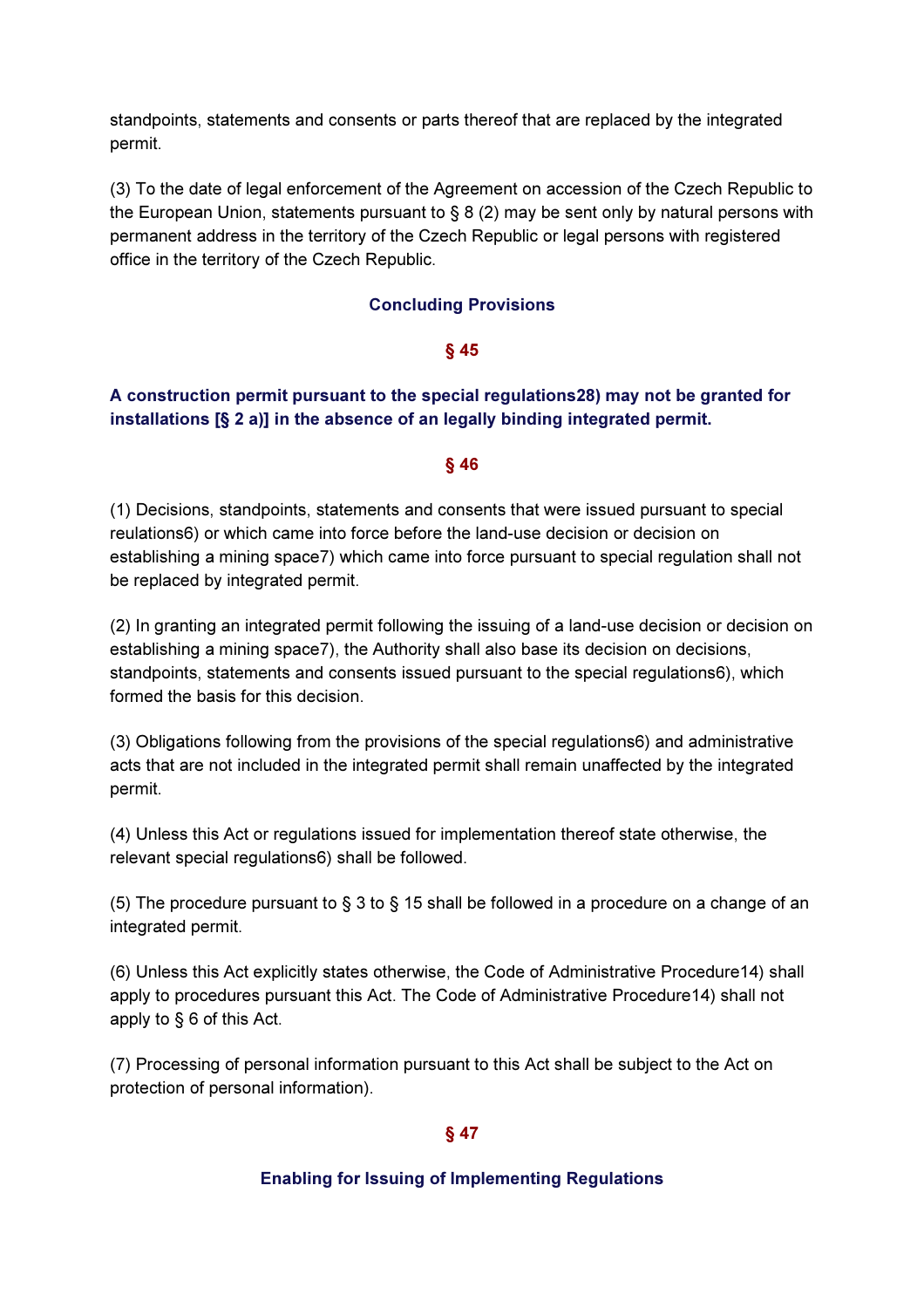(1) The Government shall issue a Regulation for implementation of  $\S 22$  (1) - (3) and  $\S 27$ (3).

(2) The Government may issue a Regulation for implementation of § 24 (2).

(3) The Ministry of the Environment shall issue a Decree for implementation of § 4 (3) and § 25 (1).

### PART TWO

### Amendment to the Act on Waters

### § 48

Act No. 254/2001 Coll., on waters and amending some laws (the Water Act), shall be amended as follows:

In § 126 new paragraph 5 shall be added, and shall be read as follows:

 $\degree$  (5) Decisions issued pursuant to § 8 (1), § 16 (1), § 17 (1), § 36, § 37, § 39 (2) (a) and a statement pursuant to § 18 (1) shall not be issued pursuant to this Act, if the issuing thereof is replaced by a process in a procedure on issuing an integrated permit pursuant to the Act on integrated pollution prevention and control, on the integrated pollution register and on amendment to some laws (the Act on integrated prevention). The other provisions of this Act shall not be prejudiced thereby.".

# PART THREE

# Amendment to the Act on Protection of the Agricultural Land Fund

### § 49

Act No. 334/1992 Coll., on protection of the agricultural land fund, as amended by Act No. 10/1993 Coll., Act No. 98/1999 Coll. and Act No. 132/2000 Coll., shall be amended as follows:

In § 23, new paragraph 5 shall be added, and shall read as follows:

"(5) Consents set forth in § 7 (2) and (3), § 8 (3), § 9 (1) and (6) shall not be issued pursuant to this Act, if the issuing thereof is replaced by a process in a procedure on issuing an integrated permit pursuant to the Act on integrated pollution prevention and control, on the integrated pollution register and on amendment to some laws (the Act on integrated prevention). The other provisions of this Act shall not be prejudiced thereby.".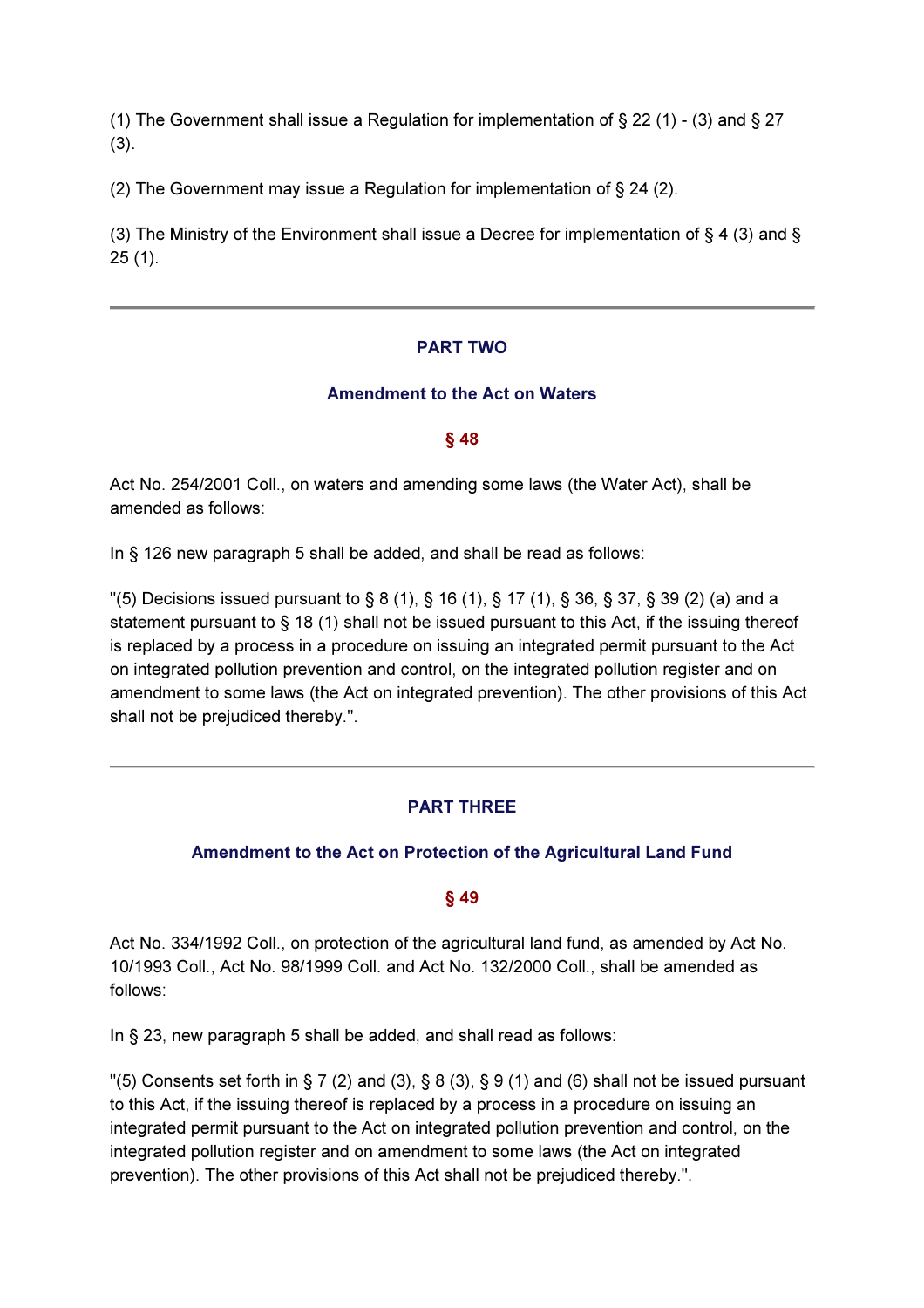### PART FOUR

### Amendment to the Act on Forests

### § 50

Act No. 289/1995 Coll., on forests, as amended by Act No. 238/1999 Coll., Act No. 67/2000 Coll. and Act No. 132/2000 Coll., shall be amended as follows:

In § 58 new paragraph 4 shall be added, and shall read as follows:

"(5) Consent to decisions affecting interests protected by the Act on forests pursuant to § 14 (2), decisions on withdrawal of properties designated to fulfill the functions of forests or on limitation of the use of properties to fulfill the functions of forests pursuant to § 16 (1) and decisions on amendment to or canceling of a decision on withdrawal of properties designated to fulfill the functions of forests or on limitation of the use of properties to fulfill the functions of forests pursuant to § 16 (4) shall not be issued pursuant to this Act, if the issuing thereof is replaced by a process in a procedure on issuing an integrated permit pursuant to the Act on integrated pollution prevention and control, on the integrated pollution register and on amendment to some laws (the Act on integrated prevention). The other provisions of this Act shall not be prejudiced thereby.".

### PART FIVE

### Amendment to the Act on the Air

# § 51

Act No. 309/1991 Coll., on protection of the air against pollutants (the Clean Air Act), as amended by Act No. 218/1992 Coll., Act No. 158/1994 Coll. and Act No. 71/2000 Coll., shall be amended as follows:

In § 11, new paragraph 2 shall be inserted following paragraph 1, and shall read as follows:

"(5) Consents pursuant to paragraph 1 (a), (f), (g) and (i) above shall not be issued pursuant to this Act, if the issuing thereof is replaced by a process in a procedure on issuing an integrated permit pursuant to the Act on integrated pollution prevention and control, on the integrated pollution register and on amendment to some laws (the Act on integrated prevention). The other provisions of this Act shall not be prejudiced thereby.".

Former paragraphs 2 and 3 shall be designated as paragraphs 3 and 4.

In § 18 paragraphs 4, the wording of "§ 11 paragraph 2" are replaced by "§ 11 paragraph 3".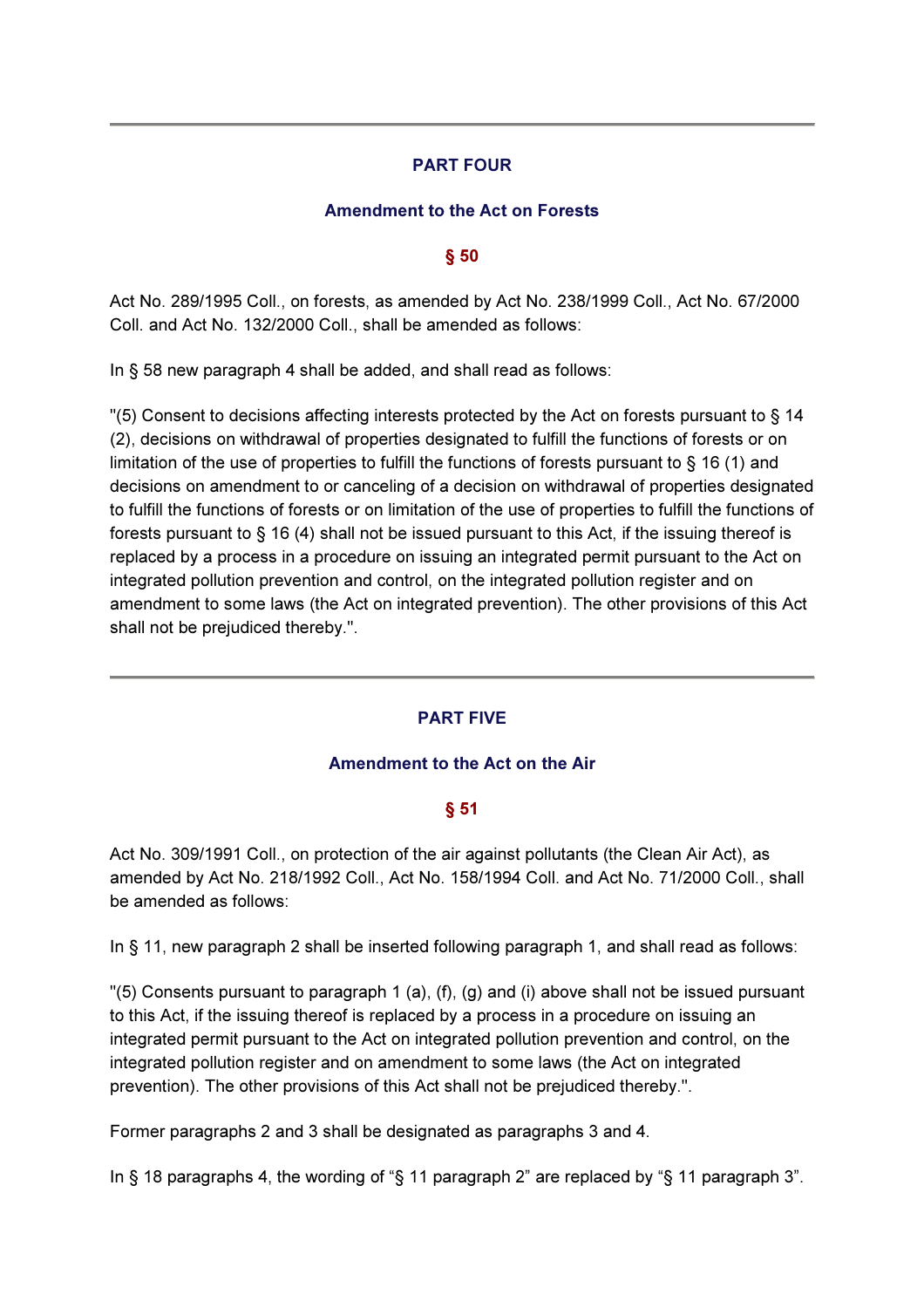# PART SIX

# Amendment to the Act on Protection of Nature and the Landscape

# $§ 52$

Act No. 114/1992 Coll., on protection of nature and the landscape, as amended by Act No. 347/1992 Coll., Act No. 289/1995 Coll., Act No. 3/1997 Coll., Act No. 16/1997 Coll., Act No. 123/1998 Coll., Act No. 161/1999 Coll., Act No. 238/1999 Coll. and Act No. 132/2000 Coll., shall be amended as follows:

In § 90, new paragraph 5 shall be inserted following paragraph 4, and shall read as follows:

 $\degree$ (5) Permits to fell tree species pursuant to § 8 or consent to activity that could decrease the character of the landscape pursuant to § 12 shall not be issued pursuant to this Act, if the issuing thereof is replaced by a process in a procedure on issuing an integrated permit pursuant to the Act on integrated pollution prevention and control, on the integrated pollution register and on amendment to some laws (the Act on integrated prevention). The other provisions of this Act shall not be prejudiced thereby.".

Former paragraphs 5 to 11 shall be designated as paragraphs 6 to 12.

# PART SEVEN

# Amendment to the Act on Wastes

### § 53

Act No. 185/2001 Coll., on wastes and on amendment to some other laws shall be amended as follows:

In § 82 the former text shall be designated as paragraph 1 and new paragraph 2 shall be added, which shall read as follows:

 $\degree$  Consent to the operation of installations pursuant to § 14 (1) and a statement pursuant to § 79 (5) (b) to (e) shall not be issued pursuant to this Act, if the issuing thereof is replaced by a process in a procedure on issuing an integrated permit pursuant to the Act on integrated pollution prevention and control, on the integrated pollution register and on amendment to some laws (the Act on integrated prevention). The other provisions of this Act shall not be prejudiced thereby.".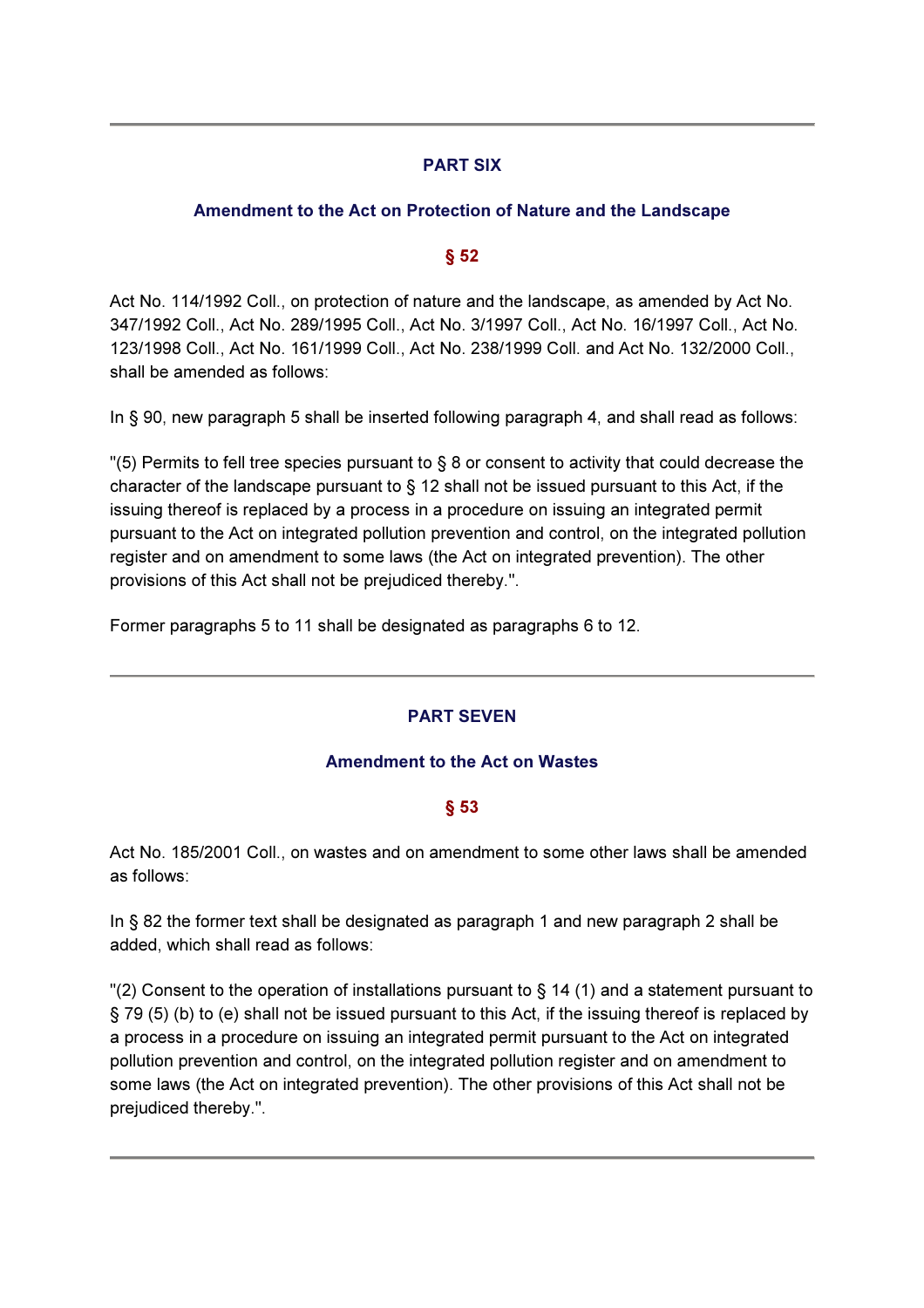### PART EIGHT

#### Amendment to the Act on Spas

### § 54

Act No. 164//2001 Coll., on natural medicinal sources, sources of natural mineral waters, natural medicinal spas and spa sites and on amendment to some related laws (the Act on spas) shall be amended as follows:

In § 37 new paragraph 5 shall be added, and shall read as follows:

"(5) In protective zones and on the territory of spa sites, the consent of the Ministry pursuant to paragraph 2 (a), (c), (d), (e), (f) and (h) and pursuant to paragraph 3 shall not be issued pursuant to this Act, if the issuing thereof is replaced by a process in a procedure on issuing an integrated permit pursuant to the Act on integrated pollution prevention and control, on the integrated pollution register and on amendment to some laws (the Act on integrated prevention). The other provisions of this Act shall not be prejudiced thereby.".

### PART NINE

### Amendment to the Act on Veterinary Care

### § 55

Act No. 166/1999 Coll., on veterinary care and on amendment to some related laws (the Veterinary Act), as amended by Act No. 29/2000 Coll. and Act No. 154/2000 Coll. shall be amended as follows:

New paragraph § 77a shall be inserted following § 77, and shall read as follows:

### §77a

"Permit from the State Veterinary Administration granted for the operation of a decontamination enterprise pursuant to § 48 (l) and the binding expert report of the veterinary administration authority issued as a basic document in land-use, construction and construction-approval procedures, related to structures and installations intended for breeding animals, for management of animal products and feedingstuffs or for storage, accumulation collection, harmless disposal and other processing of confiscates of animal origin, if these activities are carried out as a business, as well as structures that will be used as animal hostels, pursuant to § 56 shall not be issued pursuant to this Act, if the granting thereof is replaced by a process in a procedure on issuing an integrated permit pursuant to the Act on integrated pollution prevention and control, on the integrated pollution register and on amendment to some laws (the Act on integrated prevention). The other provisions of this Act shall not be prejudiced thereby.".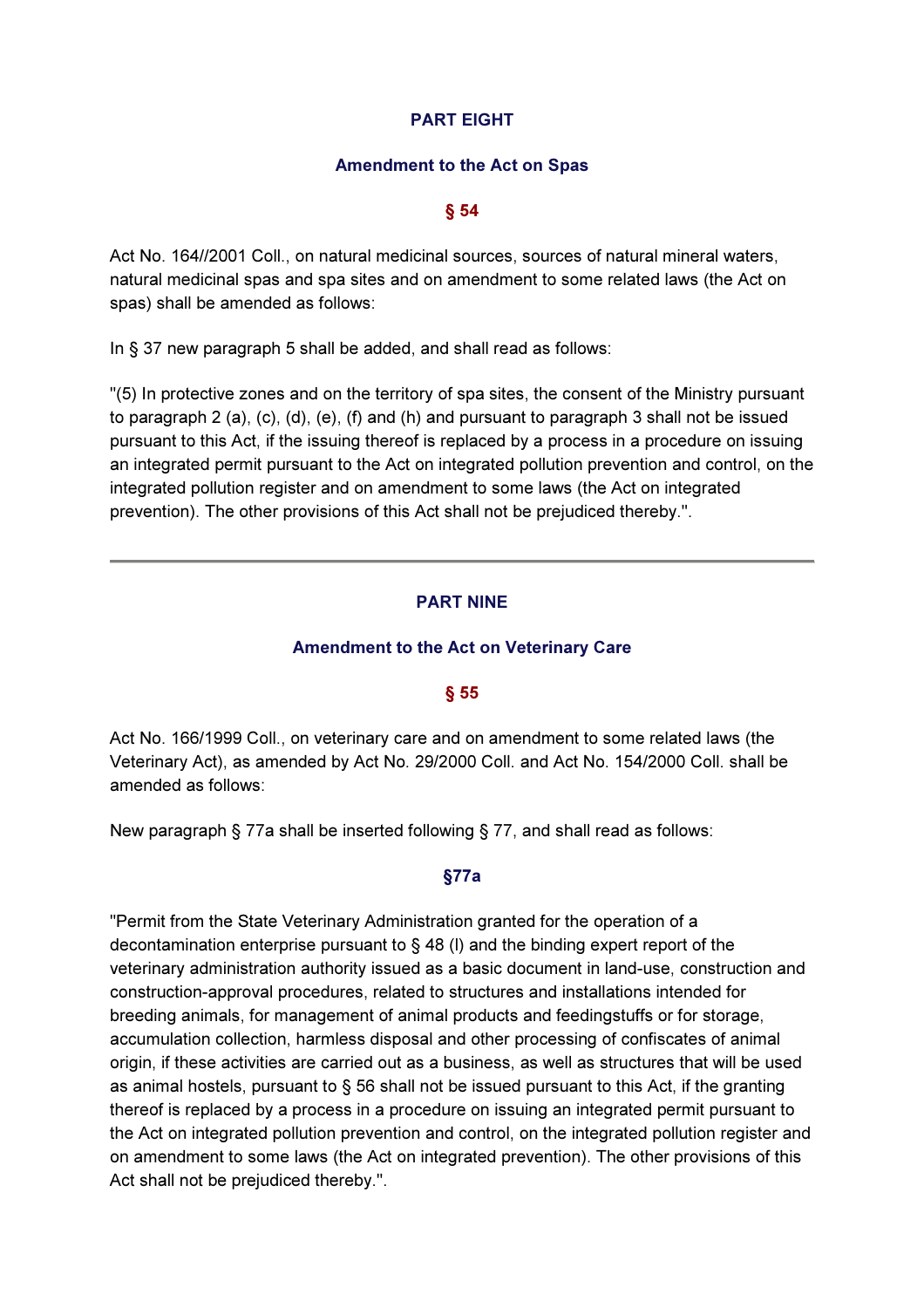# PART TEN

# Amendment to the Act on Protection of the Public Health

# § 56

Act No. 258/2000 Coll., on protection of the public health and on amendment to some related laws as amended by Act No. 254/2001 Coll. and Act No. 274/2001 Coll. shall be amended as follows:

In § 81, new paragraph 3 shall be added, and shall read as follows:

"(3) The Regional Hygiene Officer shall also be authorized to lay down the binding conditions for sources of noise and vibrations, if the hygiene conditions cannot be maintained and if the operation of an installation pursuant to the Act on integrated pollution prevention and control, on the integrated pollution register and on amendment to some laws (the Act on integrated prevention) is involved. In this case a permit shall not be issued pursuant to § 31 (1).".

# PART ELEVEN

# Amendment to the Act on Administrative Fees

# § 57

Act No. 368/1992 Coll., on administrative fees, as amended by Act No. 10/1993 Coll., Act No. 72/1994 Coll., Act No. 85/1994 Coll., Act No. 273/1994 Coll., Act No. 36/1995 Coll., Act No. 118/1995 Coll., Act No. 160/1995 Coll., Act No. 301/1995 Coll., Act No. 151/1997 Coll., Act No. 305/1997 Coll., Act No. 149/1998 Coll., Act No. 157/1998 Coll., Act No. 167/1998 Coll., Act No. 166/1999 Coll., Act No. 167/1999 Coll., Act No. 223/1999 Coll., Act No. 352/1999 Coll., Act No. 357/1999 Coll., Act No. 63/1999 Coll., Act No. 326/1999 Coll., Act No. 46/2000 Coll., Act No. 360/1999 Coll., Act No. 363/1999 Coll., Act No. 117/2000 Coll., Act No. 62/2000 Coll., Act No. 133/2000 Coll., Act No. 360/2000 Coll. (part), Act No. 151/2000 Coll., Act No. 153/2000 Coll., Act No. 154/2000 Coll., Act No. 156/2000 Coll., Act No. 158/2000 Coll., Act No. 227/2000 Coll., Act No. 241/2000 Coll., Act No. 242/2000 Coll. and Act No. 140/2001 Coll., Act No. 231/2001 Coll. shall be amended as follows:

1. In the Tariff Rate for administrative fees constituting the Annex to Act No. 368/1992 Coll., item 131d shall be inserted following item 131c, and shall read as follows:

"Item 131d

a) Submission of an application for an integrated permit for an installation 30 000 CZK set forth in Annex No. 1 of the Act on integrated prevention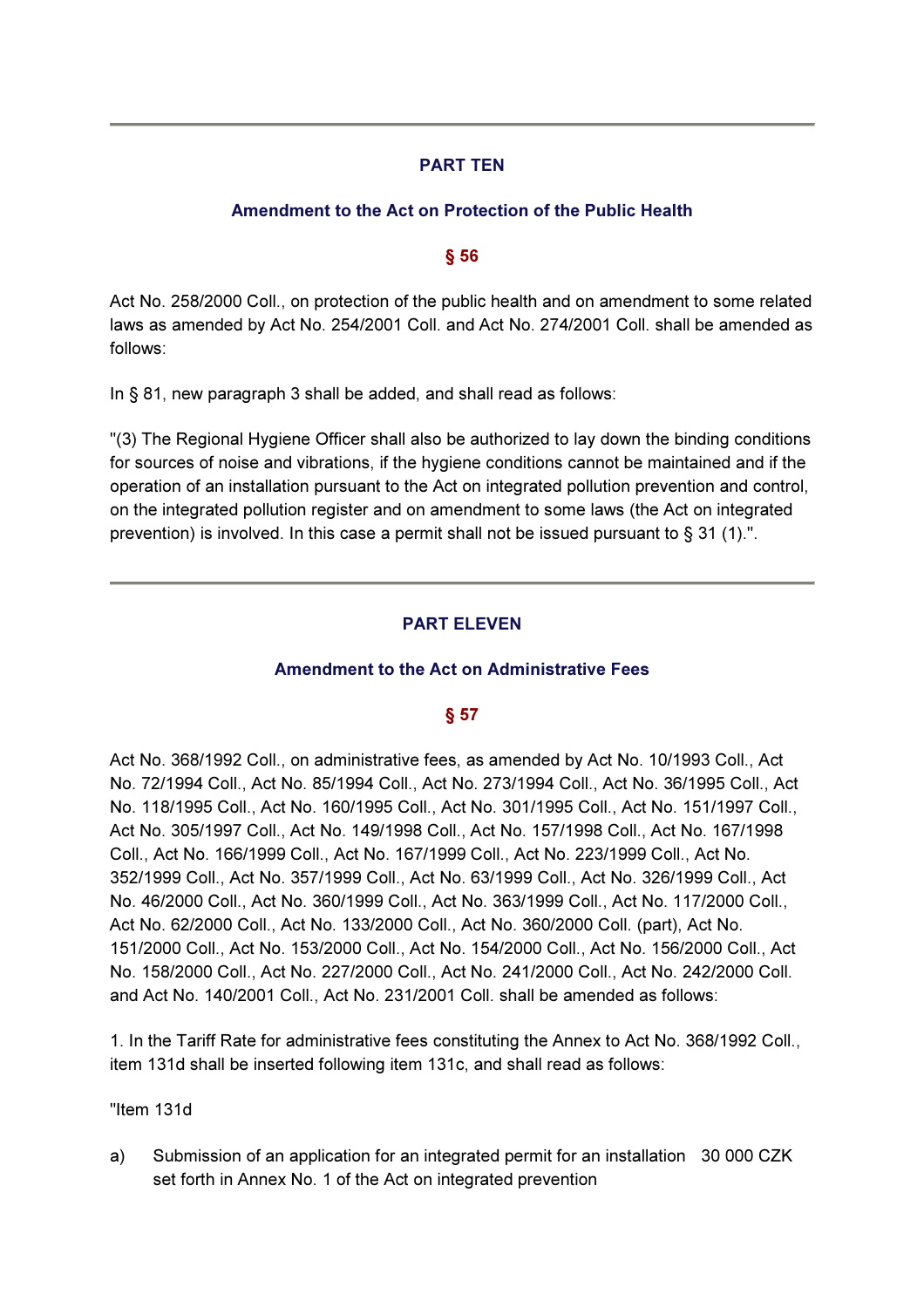- b) Issuing a decision on a change in an integrated permit on a substantial 10 000 CZK change in an installation set forth in Annex No. 1 of the Act on integrated prevention
- c) Granting an integrated permit or a change therein on a substantial change in an installation set not forth in Annex No. 1 of the Act on integrated prevention 5 000 CZK

### Authorization:

The administrative authority shall not collect a fee if an application for a change in an integrated permit is submitted on its request pursuant to § 19 (2) of the Act on integrated prevention.

### Comments:

1. The administrative authority shall collect fees pursuant to (a) of this item for submission of an application for an integrated permit for the operation of installations set forth in Annex No. 1 of the Act on integrated prevention and pursuant to (b) of this item, if it issues a decision on a change in an integrated permit on a substantial change in an installation set forth in Annex No. 1 of the Act on integrated prevention.

2. The administrative authority shall collect a fee pursuant to (c) of this item if it grants an integrated permit for operation of an installation not listed in Annex No. 1 of the Act on integrated prevention, or if it issues a decision on a change in an integrated permit on a substantial change in an installation not set forth in Annex No. 1 of the Act on integrated prevention.".

# PART TWELVE

# Legal Force

# § 58

This Act shall come into effect on January 1, 2003, with the exception of the provisions of § 5 and 6 , which shall come into effect on the date of promulgation.

Annex No. 1 of act No 76/2002 Col.

List of the Installations

Categories of the Installations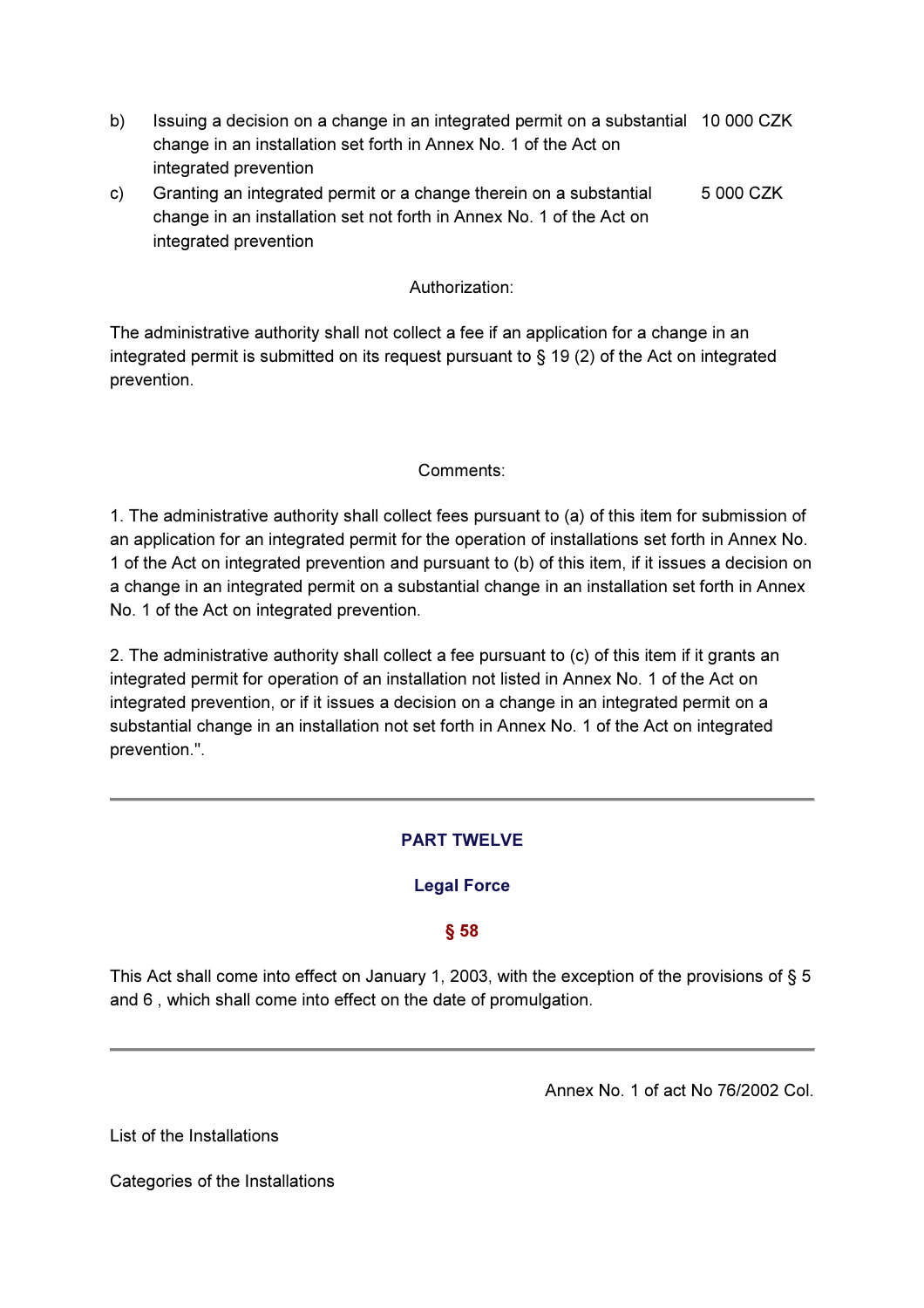1. Energy industries

1.1 Combustion installations with a rated thermal input exceeding 50 MW

1.2 Mineral oil and gas refineries

1.3 Coke ovens

1.4 Coal gasification and liquefaction plants

2. Production and processing of metals

2.1 Metal ore roasting or sintering installations (including sulphide ore)

2.2 Installations for the production of pig iron or steel (primary and secondary fusion) including continuous casting with a capacity exceeding 2,5 tonnes per hour

2.3 Installations for the ferrous metals processing

a) hot-rolling mills with a capacity exceeding 20 tonnes of crude steel per hour

b) smitheries with hammers the energy of which exceeds 50 kJ per hammer, where the calorific power used exceeds 20 MW

c) application of protective fused metal coats with an input exceeding 2 tonnes of crude steel per hour

2.4 Ferrous metal foundries with a production capacity exceeding 20 tonnes per day

### 2.5 Installations

a) for the production of non-ferrous crude metals from ore, concentrates or secondary raw materials by metallurgical, chemical or electrolytic processes

b) for the smelting, including both the alloyage, of non-ferrous metals, including recovered products, (refining, foundry casting etc.) with a melting capacity exceeding 4 tonnes per day for lead and cadmium or 20 t per day for all other metals

2.6 Installation for surface treatment of metals and plastic materials using an electrolytic or chemical processes where the volume of treatment vats exceeds 30 m3.

### 3. Processing of minerals

3.1 Installations for the production of cement clinker in rotary kilns with a production capacity exceeding 500 tonnes per day or lime production in rotary kilns with a production capacity exceeding 50 tonnes per day or in other furnaces with production capacity exceeding 50 tonnes per day.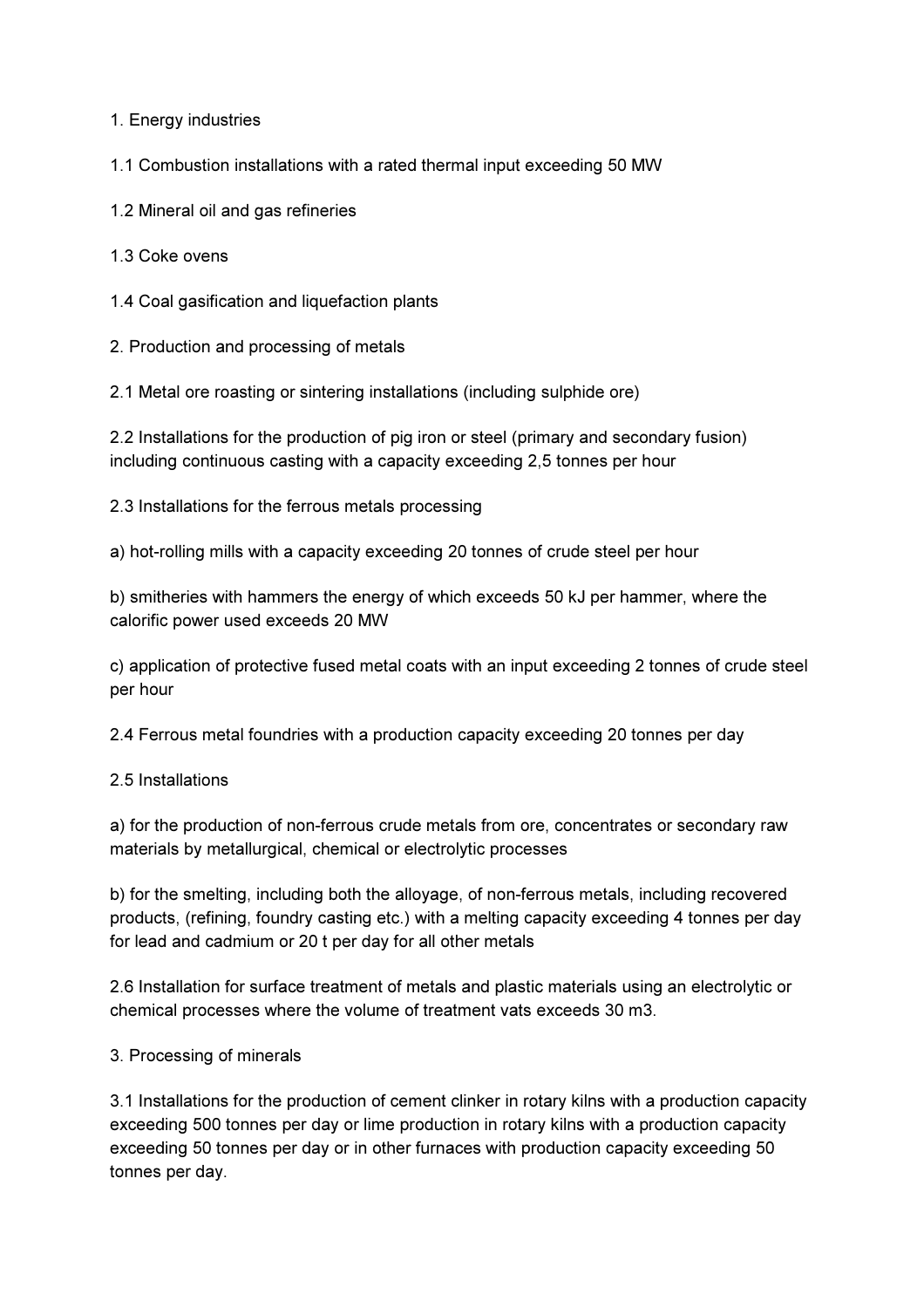3.2 Installations for the production of asbestos and the manufacture of asbestos-based products, the production of products with the content of azbestos

3.3 Installations for the manufacture of glass including glass fibres with a melting capacity exceeding 20 tonnes per day

3.4 Installations for melting of mineral substances including the mineral fibres production with a melting capacity exceeding 20 tonnes per day

3.5 Installations for the manufacture of ceramic products by firing, in particular roofing tiles, bricks, refractory bricks, tiles, stoneware or porcelain with a production capacity exceeding 75 tonnes per day and/or with a kiln capacity exceeding 4 m3 and with a setting density per kiln exceeding 300 kg/m3.

4. Chemical industry

"Production" within the installation categories listed in this section means the production on an industrial scale by chemical, physical and chemical and biological processing in accord with the sections from 4.1 to 4.6

4.1 Chemical installations for the production of basic organic chemicals, such as:

a) simple hydrocarbons (linear or cyclic, saturated or unsaturated, aliphatic or aromatic)

b) oxygen-containing hydrocarbons such as alcohols, aldehydes, ketones, carboxylic acids, esters, acetates, ethers, peroxides, epoxy resins

c) sulphurous hydrocarbons

d) nitrogenous hydrocarbons such as amines, amides, nitrous compounds, nitro compounds or nitrate compounds, nitriles, cyanates, isocyanates

- e) phosphorus-containing hydrocarbons
- f) halogenic hydrocarbons
- g) organometallic compounds
- h) basic plastic materials (on the basis of synthetic and natural polymers)
- i) synthetic rubbers
- j) dyes and pigments
- k) surface-active agents
- 4.2 Chemical installations for the production of basic anorganic chemicals, such as :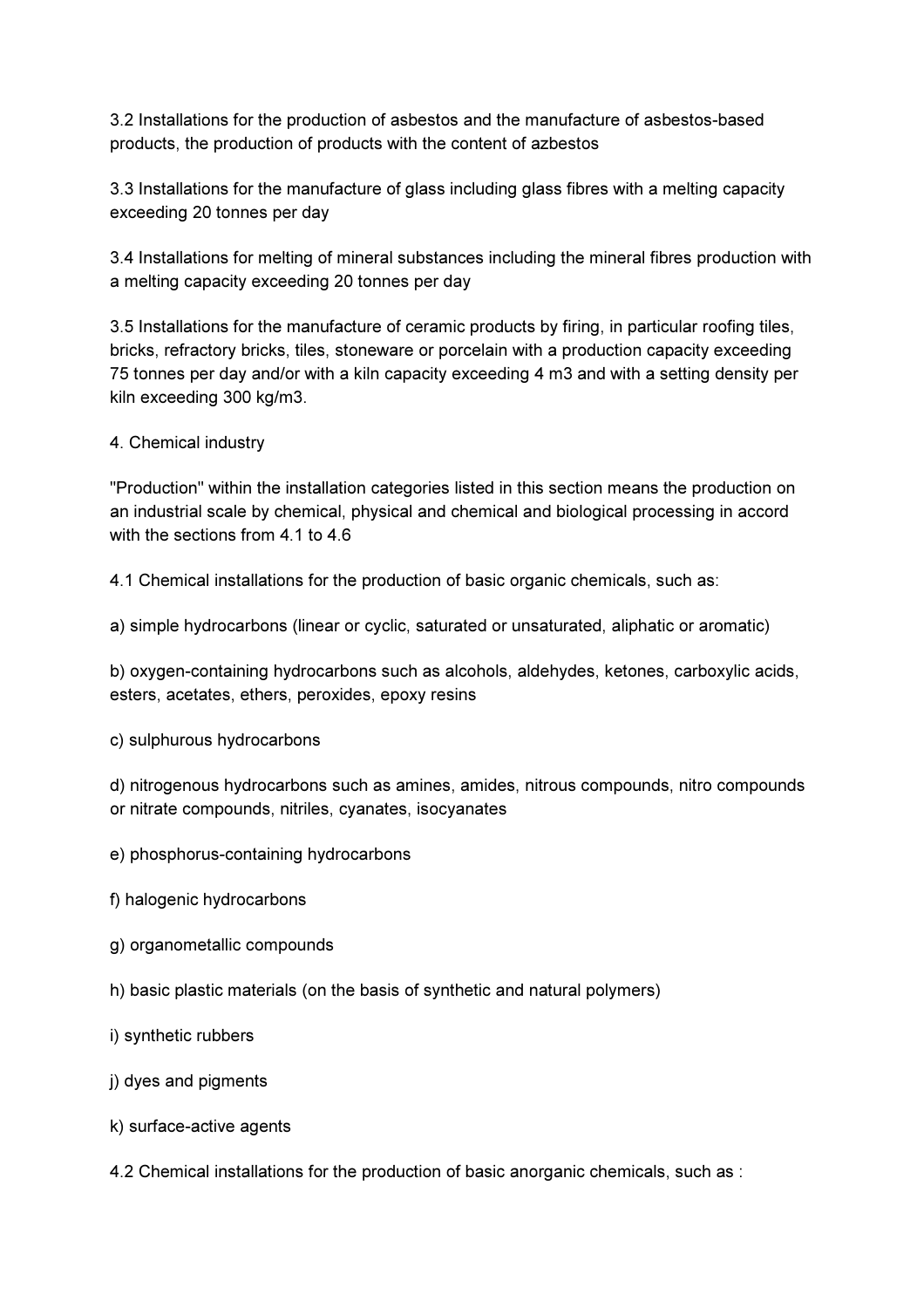a) gases, such as ammonia, chlorine, hydrogen chloride, fluorine or hydrogen fluoride, carbon oxides, sulphur compounds, nitrogen oxides, hydrogen, sulphur dioxide, carbonyl chloride,

b) acids, such as chromic acid, hydrofluoric acid, phosphoric acid, nitric acid, hydrochloric acid, sulphuric acid, oleum, sulphurous acid

c) bases, such as ammonium hydroxide, potassium hydroxide, sodium hydroxide,

d) salts, such as ammonium chloride, potassium chlorate, potassium carbonate, sodium carbonate, perborate, silver nitrate

e) non-metals, metal oxides or other inorganic compounds, such as calcium carbide, silicon, silicon carbide

4.3 Chemical installations for the production of phosphorous-, nitrogen- and potassium based fertilizers (simple or composed)

4.4 Chemical installations for the production of basic plant health products and of biocides

4.5 Chemical installations using chemical or biological processes for the production of basic pharmaceutical products

4.6 Chemical installations for the production of explosives

5. Waste management

5.1 Installations for the disposal or recovery of hazardous waste and for waste oils with a capacity exceeding 10 tonnes per day

5.2 Installation for incineration of municipal waste with a capacity exceeding 3 tonnes per hour

5.3 Installation for disposal of non- hazardous waste with a capacity exceeding 50 tonnes per day

5.4 Landfills receiving more than 10 tonnes per day or with a total capacity exceeding 25 000 tonnes, excluding landfills of inert waste

6. Other installations

6.1 Industrial plants for production of :

a) pulp from timber or other fibrous materials

b) paper and board with a production capacity exceeding 20 tonnes per day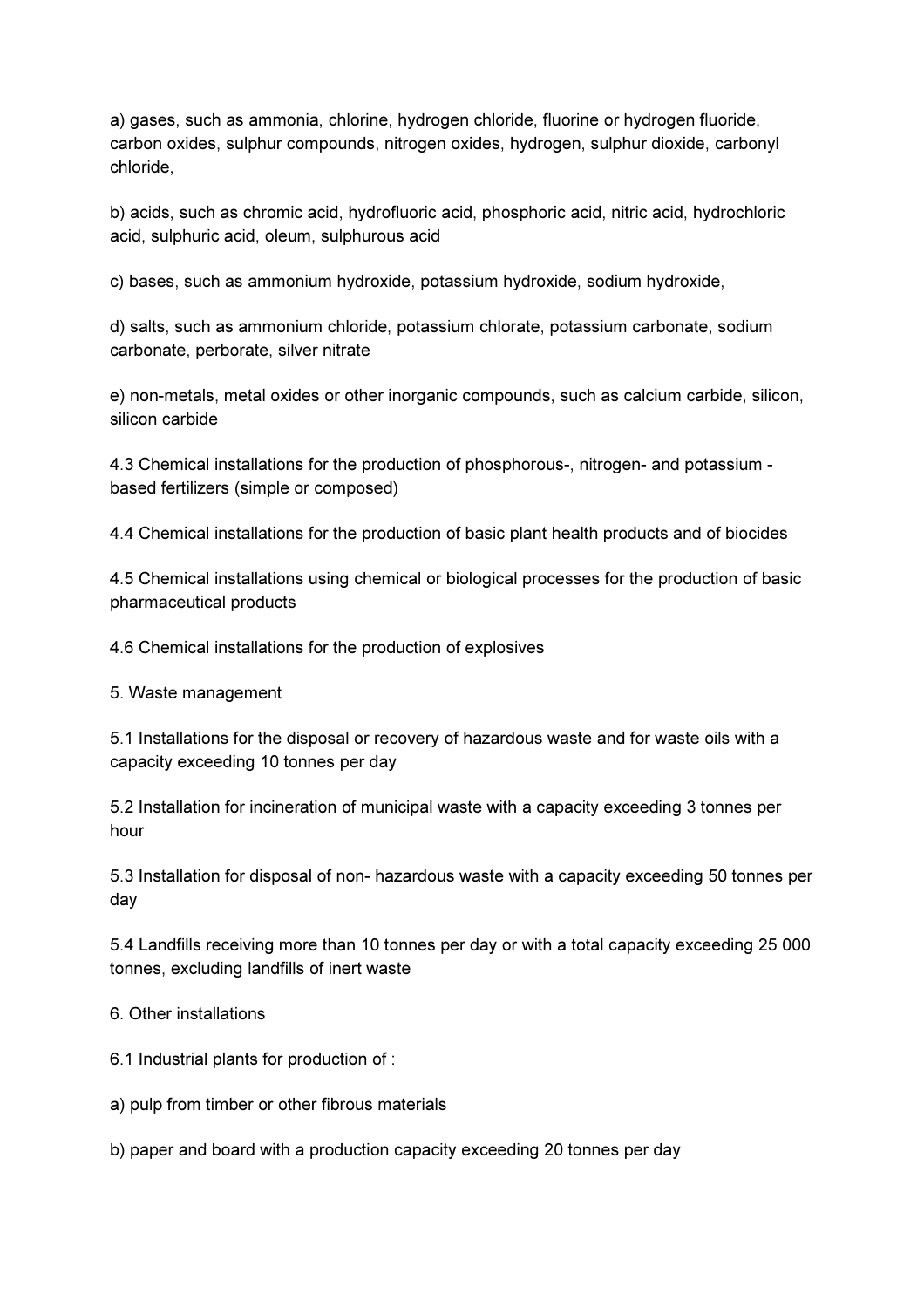6.2 Plants for the pre-treatment (operations such as washing, bleaching, mercerization) or dyeing of fibres or textiles, the treatment capacity of which exceeds 10 tonnes per day

6.3 Plants for tanning of hides and skins, the treatment capacity of which exceeds 12 tonnes of finished products per day

6.4

a) Slaughterhouses with a carcase production capacity greater than 50 tonnes per day

b) Treatment and processing installations intended for the production of food or feed products from:

- animal raw materials (other than milk) with a production capacity exceeding 75 tonnes of finished products per day

- vegetable raw materials with a production capacity exceeding 300 tonnes of finished products per day (average value quaterly)

c) Treatment and processing installations for milk with received quantity of milk exceeding 200 tonnes per day (average annual value)

6.5 Installations for the disposal or recycling of animal carcases and animal waste with a treatment capacity exceeding 10 tonnes per day

6.6 Installation for the intensive rearing of poultry or pigs with more than :

a) 40 000 places for poultry

b) 2000 places for pigs production (over 30 kg) or

c) 750 places for sows

6.7 Installations for the surface treatment of substances, objects or products using organic solvents, in particular for dressing, printing, coating, degreasing, waterproofing, sizing, painting, cleaning or impregnating, with a consumption capacity of more than 150 kg per hour and more than 200 tonnes per year.

6.8 Installations for the carbon production (hart-burnt coal) or electrographite by means of incineration or graphitization

Remark: The given threshold values are generally referred to project production capacities or to other parameter of this installation. If the same operator carries out several installations on the same location under the same indication in accord with specifications mentioned above, then the releasing capacities of such installation are added together.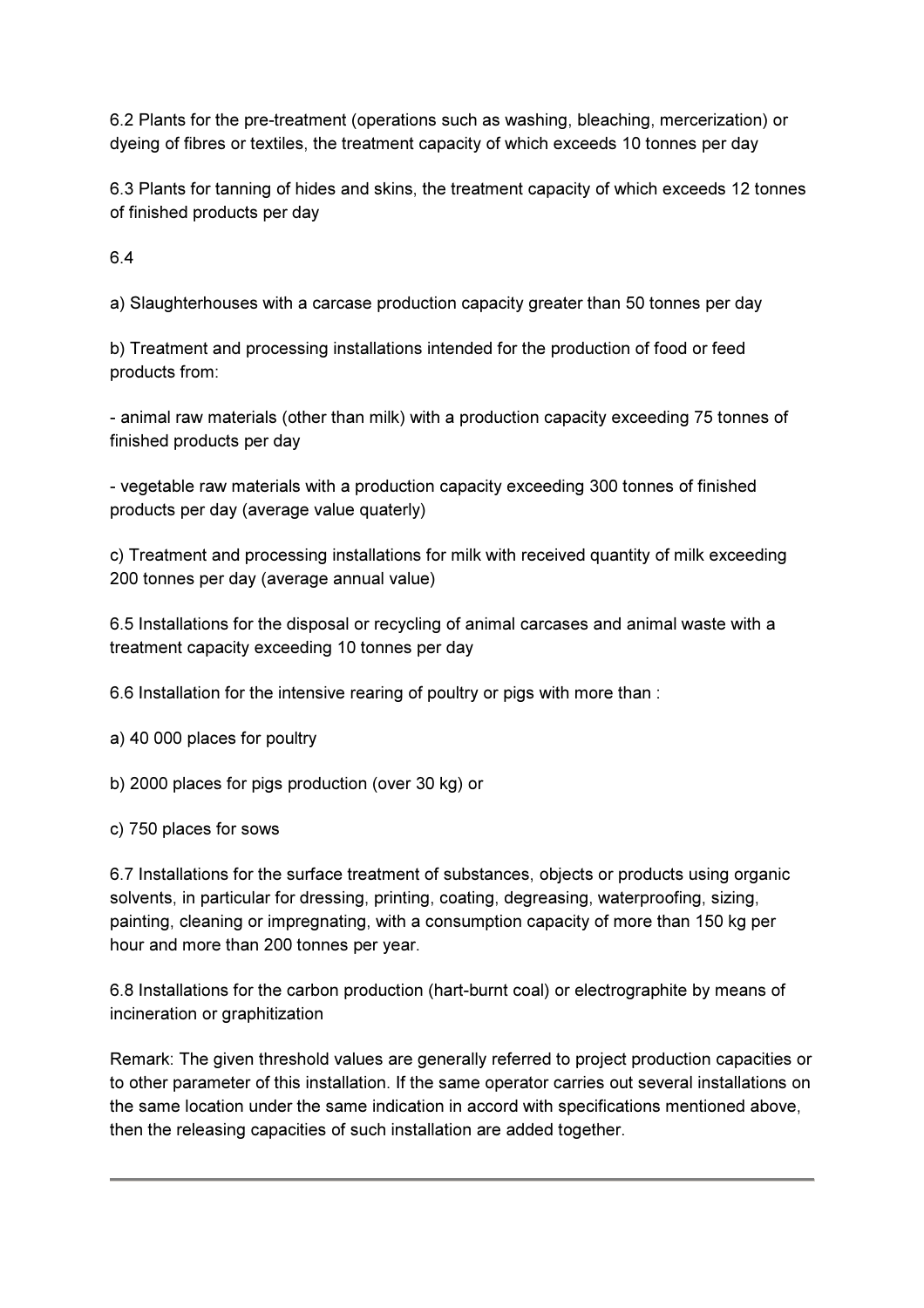List of main polluting substances for fixing emission limit values

AIR

- 1. Sulphur dioxide and other sulphur compounds
- 2. Nitrogen oxides and other nitrogen compounds
- 3. Carbon monoxide
- 4. Volatile organic compounds
- 5. Metals and their compounds
- 6. Dust
- 7. Asbestos (suspended particulates, fibres)
- 8. Chlorine and its compounds
- 9. Fluorine and its compounds
- 10. Arsenic and its compounds
- 11. Cyanides

12. Substances and preparations which have been proved to possess carcinogenic or mutagenic effects or properties which may affect reproduction via the air

13. Polychlorinated dibenzodioxines and polychlorinated dibenzofuranes

### **WATER**

1. Organohalogen compounds and substances which may form such compounds in the aquatic environment

2. Organophosphorus compounds

3. Organotin compounds

4. Substances and preparations which have been proved to possess carcinogenic or mutagenic effects or properties, which may affected reproduction in or via the aquatic environment

5. Persistent hydrocarbons and persistent and bioaccumulable organic toxic substances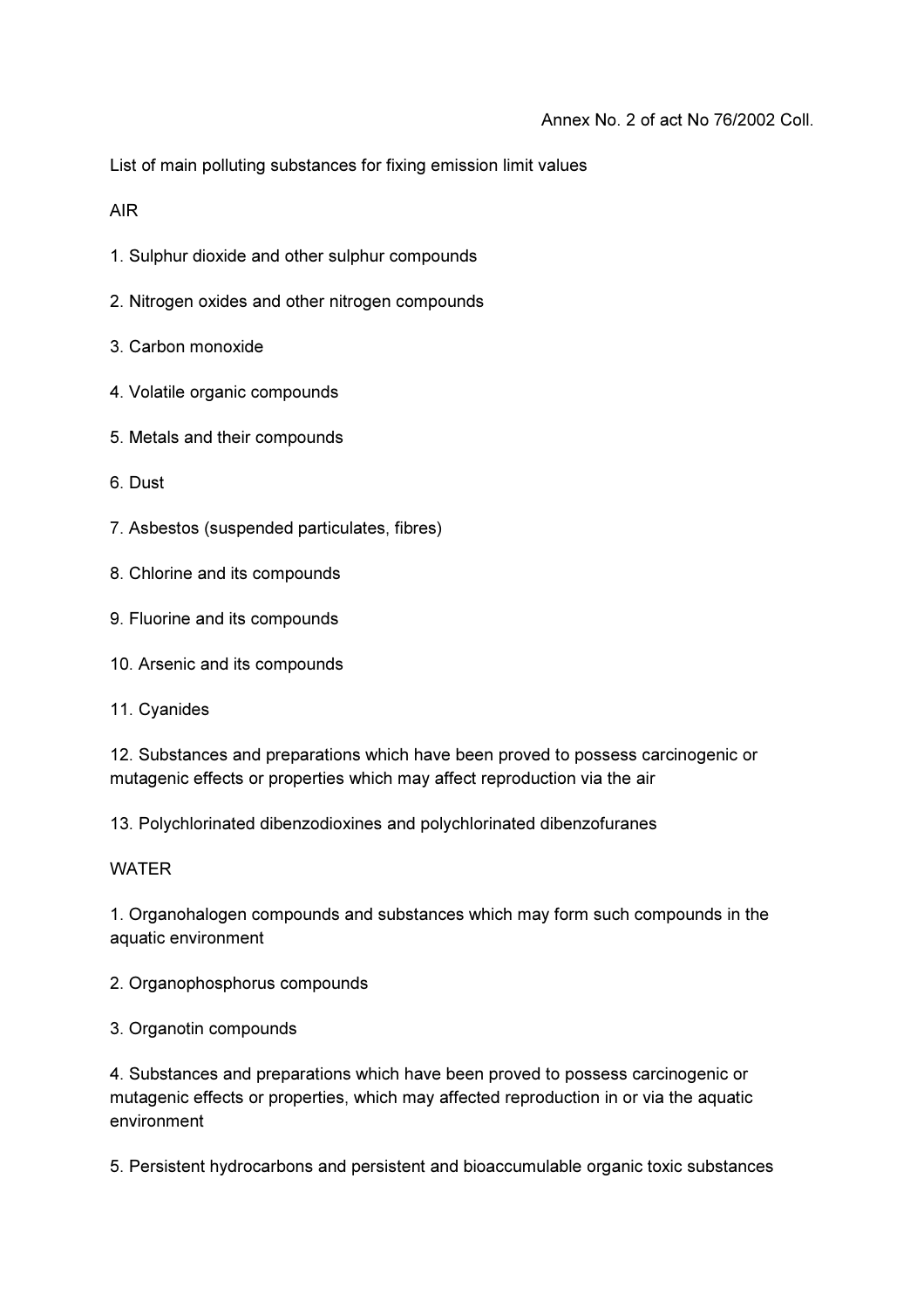6. Cyanides

7. Metals and theirs compounds

8. Arsenic and its compounds

9. Biocides and plant health preparations

10. Materials in suspension

11. Substances which contribute to eutrophication (in particular nitrates and phosphates)

12. Substances with unfavourable influence on the oxygen balance (and can be measured using parameters such as BOD, COD, etc.

Annex No. 3 of act No 76/2002 Coll.

Considerations for determining of best available techniques

Considerations which the Authority shall take into account either generally or for specific cases when determining the best available techniques, bearing in mind expected costs and benefits of the planned measure and the prevention and precaution principles:

- 1) The use of low-waste technology
- 2) The use of less hazardous substances

3) The support for recovery and recycling of substances generated or used in the technological process and where appropriate for recuperation and recycling waste

4) Comparable processes, facilities or operational methods, which have been tried with success on an industrial scale

5) Technical development and changes in scientific knowledge and understading

6) The nature, effects and volume of the emissions concerned

7) The commissioning dates for new or existing installations

8) The length of time necessary to the best available techniques implementation

9) The consumption and nature of raw materials (including water) used in the technological process and their energy intensiveness